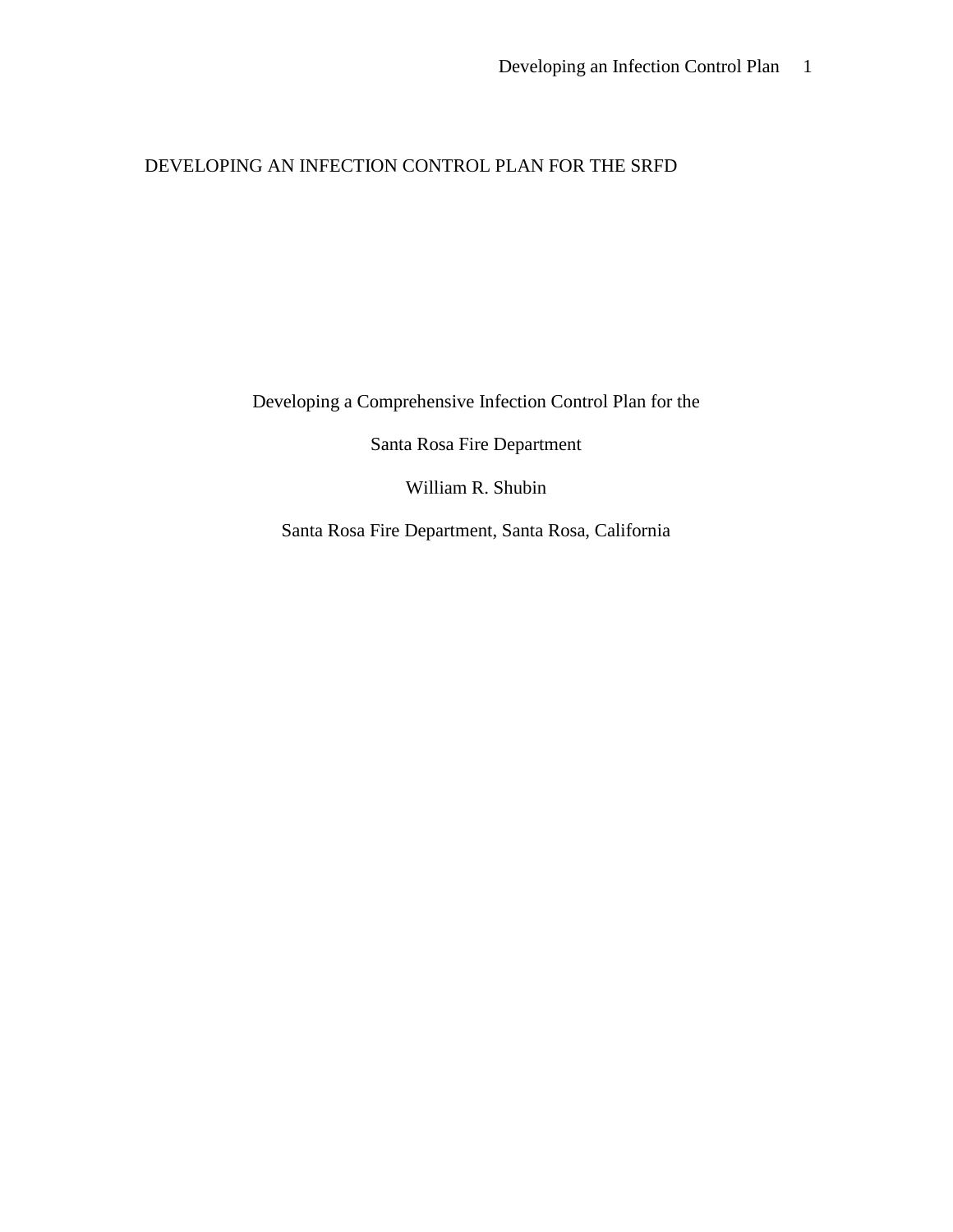## **CERTIFICATION STATEMENT**

I hereby certify that this paper constitutes my own product, that where the language of others is set forth, quotation marks so indicate, and that appropriate credit is given where I have used the language, ideas, expressions, or writings of another.

Signed: \_\_\_\_\_\_\_\_\_\_\_\_\_\_\_\_\_\_\_\_\_\_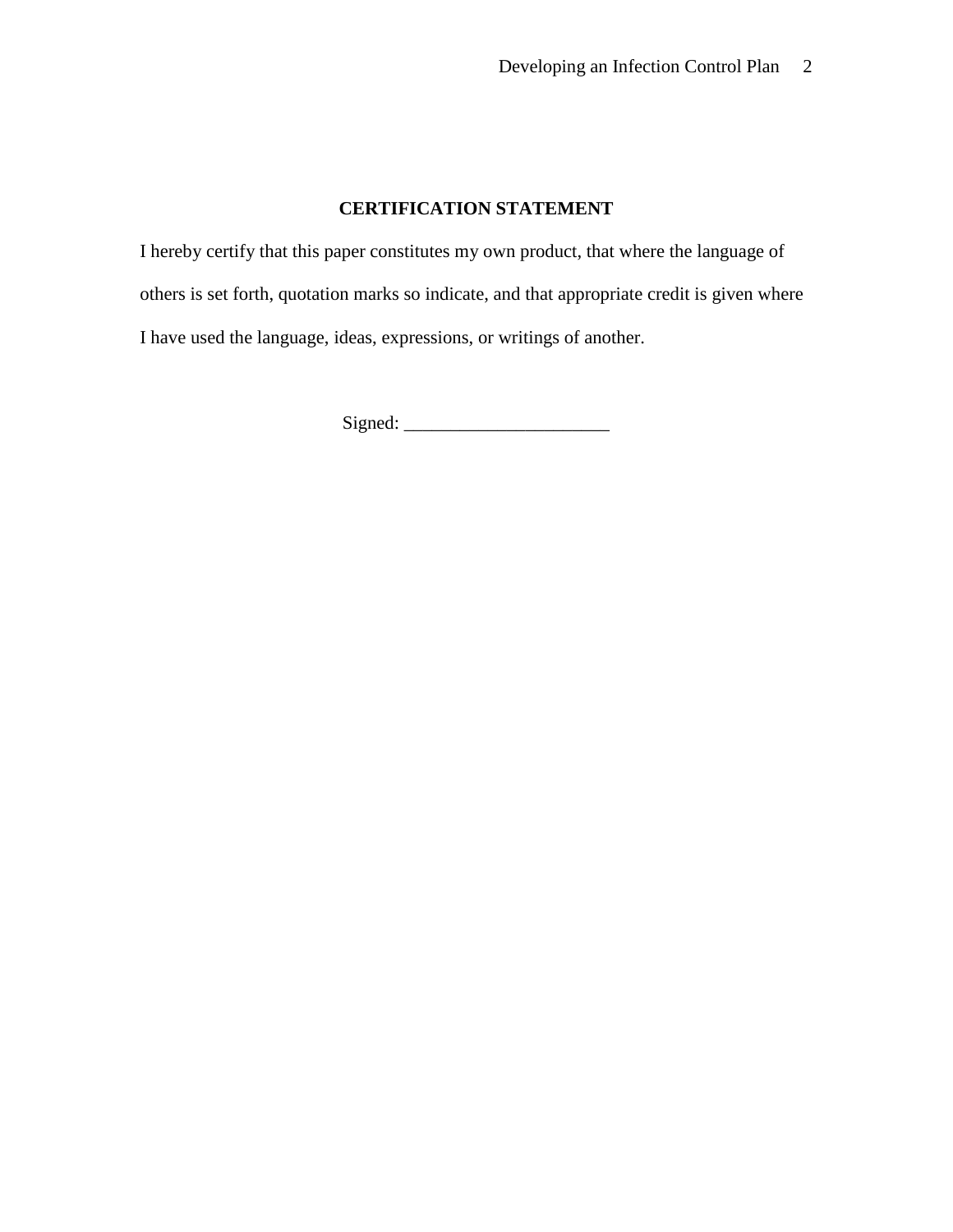### Abstract

The problem is that Santa Rosa Fire Department (SRFD) does not have a comprehensive infection control plan, thus leading to the possible discontinuity of the department's mission: to save life and property. The purpose of this research was to identify how SRFD can better prepare for infection control.

Through descriptive research infection control guidelines and standards were identified, other fire departments were surveyed about this issue and essential components SRFD should consider were included, along with the internal infection control knowledge of SRFD company officers.

The research was accomplished through literature review and surveys. The results showed the importance of developing a comprehensive infection control plan. Recommendations included the design, implementation and evaluation process for a comprehensive infection control plan.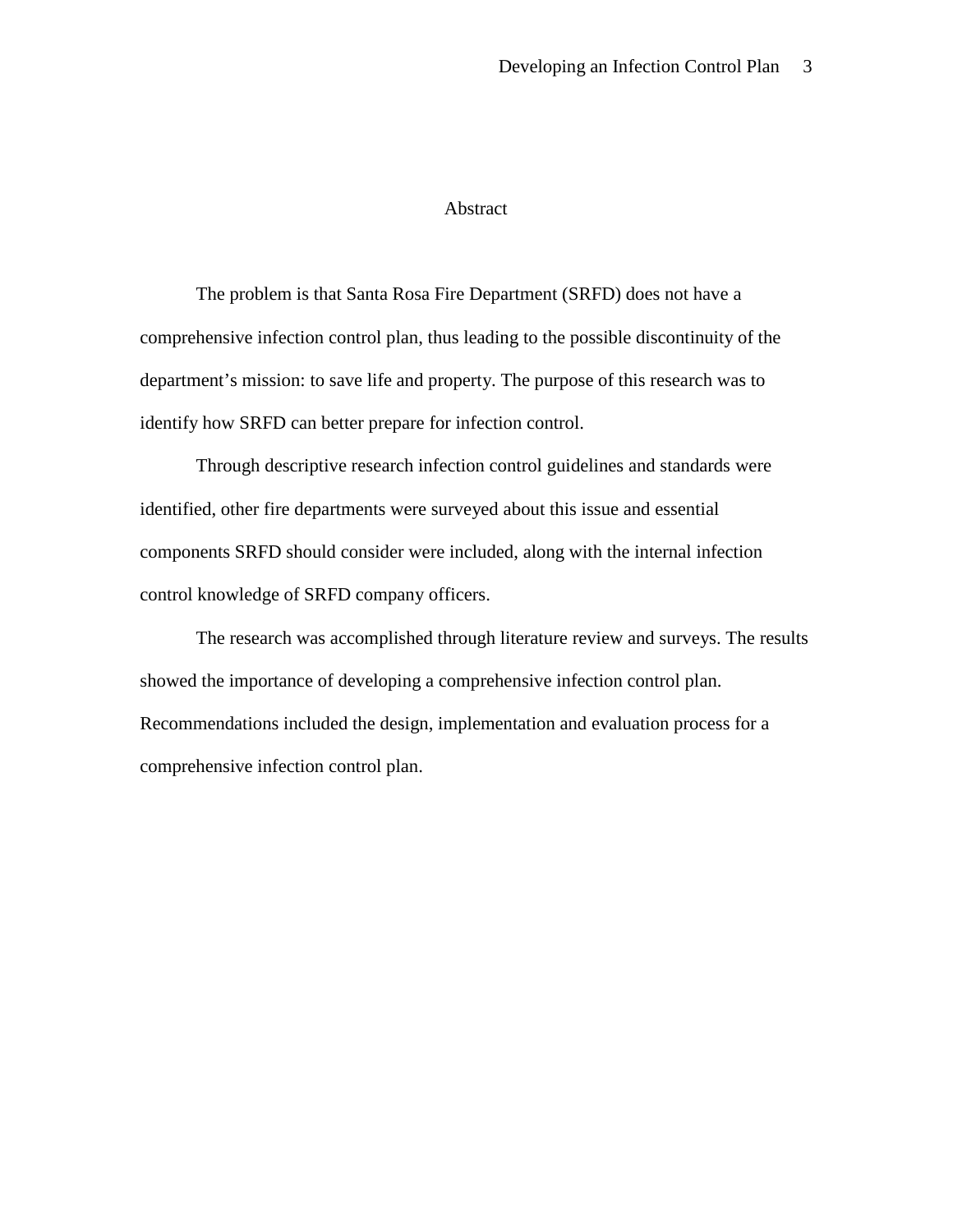## Table of Contents

# Appendices

| Appendix A: Intra-departmental electronic mail survey memorandum35       |  |
|--------------------------------------------------------------------------|--|
|                                                                          |  |
| Appendix C: Intra-departmental electronic mail survey results38          |  |
| Appendix D: External fire department electronic mail survey memorandum40 |  |
|                                                                          |  |
|                                                                          |  |
|                                                                          |  |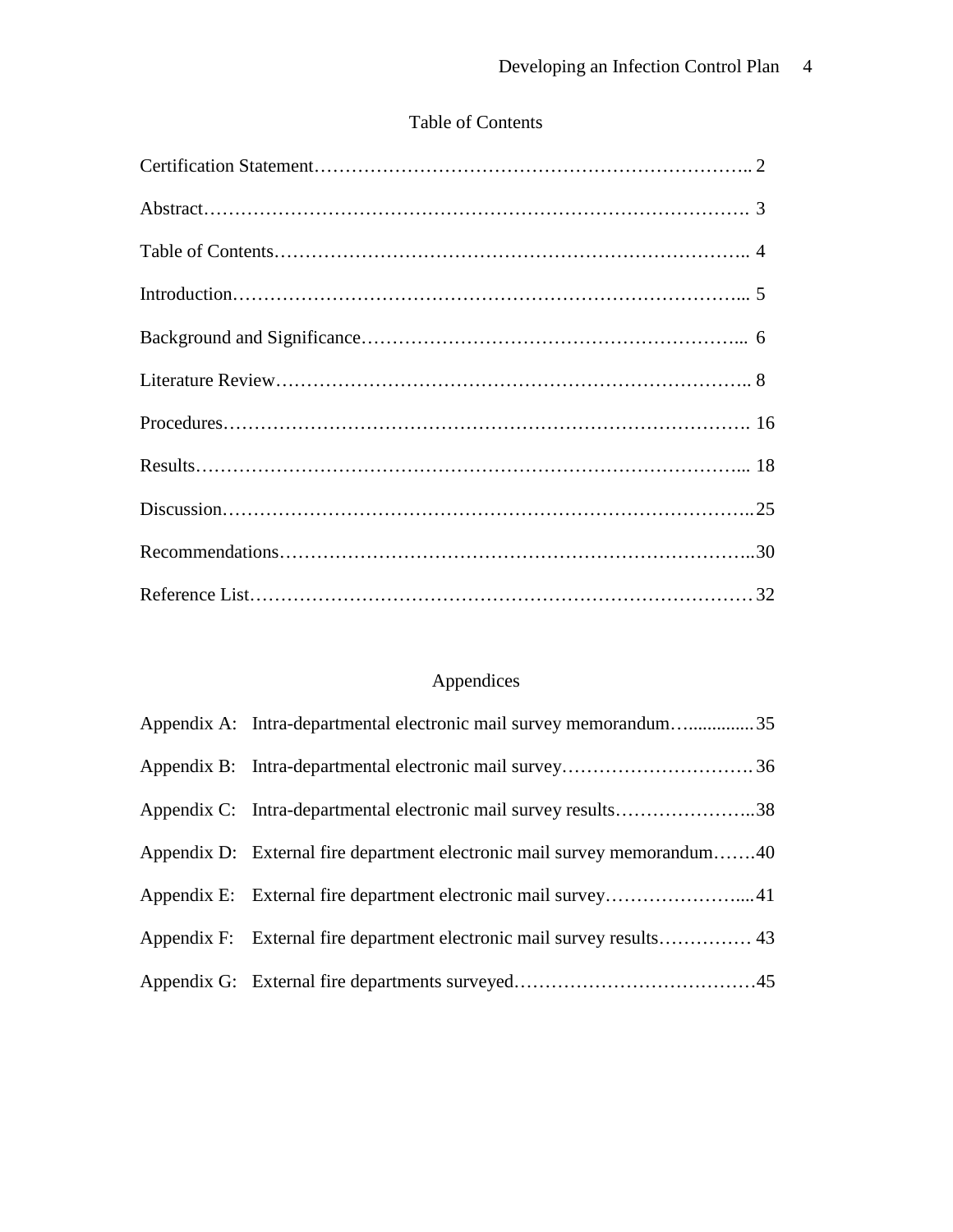#### Introduction

An effective infection control plan is essential in any healthcare organization. Exposures to tuberculosis (TB), human immunodeficiency virus (HIV), hepatitis and seasonal influenza are common when administering emergency medical services (EMS). The deadly swine flu, now known as H1N1, surfaced last spring. The President's Council (2009) states H1N1 could infect between 30 and 50 percent of the American population during this fall and winter and lead to as many as 1.8 million U.S. hospital admissions. An infection control program should be a document labeled as such, or a group of policies and procedures identified as guidelines used to deal with infection control issues. Each employee must learn how to protect him or herself from possible infection thus preventing passing an infection onto others.

Developing a workable infections control plan is the first step in actually implementing and having a plan for all to use. Like any process or plan in today's fire service, an infection control plan must flow from the overall philosophy, mission and goals of the organization. If the mission includes references of community service, then the department's infection control plan should also address community activities. Dwight D. Eisenhower once said, "Plans are worthless, planning is essential." This statement could refer to any written plan found in manuals across America's fire service. Ramsey (2002) states the components of an infection control program should include: a) methods of communications, b) approval and review process, c) hand washing, d) infectious waste management, e) bloodborne pathogens, f) bioterrorism readiness and g) patient outcomes. All plans should also include an evaluation step and a regular review process to ensure up-to-date information and activities.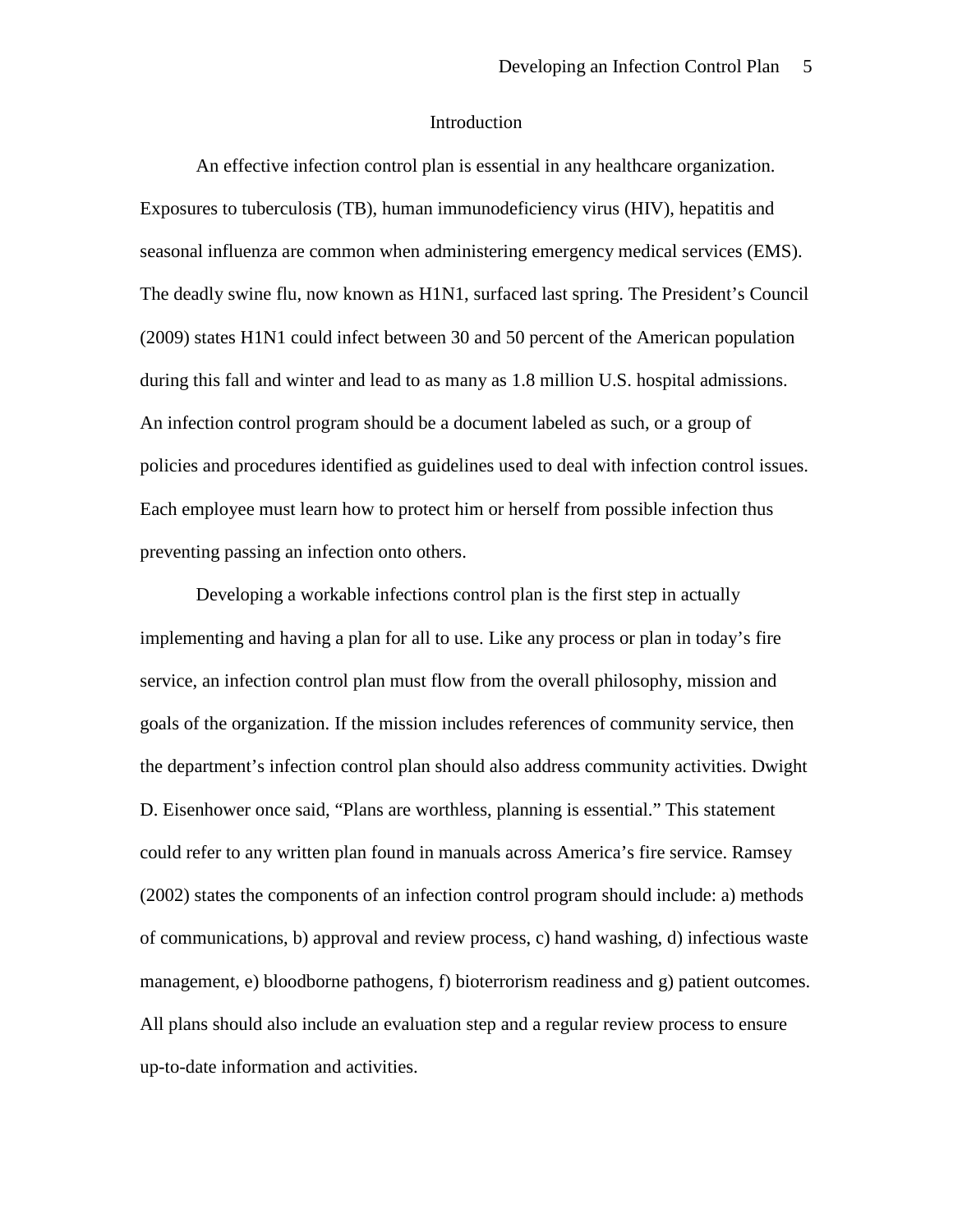The problem is that Santa Rosa Fire Department (SRFD) does not have a comprehensive infection control program, thus leading to the possible discontinuity of the department's mission, to protect life and property.

The purpose of this research is to identify how SRFD can better prepare for infection control. Descriptive methodology will be utilized to answer the following questions: a) what components are needed for an infection control program? , b) what are other fire departments doing to protect their citizens and workforce from the effects of infectious disease? , c) what are the essential components SRFD should consider when developing an infection control program? , and d) what is SRFD currently doing for infection control?

### Background and Significance

The City of Santa Rosa Fire Department is located approximately 40 miles north of San Francisco in middle of the Sonoma County wine country. It is an all-risk fire department with a total population of approximately 163,095 within 43 square miles. SRFD has an annual budget \$26.2 million and is the largest fire department between San Francisco and Portland, Oregon. In 2008, SRFD responded to 19,137 requests for service.

Unfortunately, the City of Santa Rosa resides on top of the Rogers Creek earthquake fault line which, on April 18, 1906, caused over 100 deaths and the highest structural damage per capita for any city in California, including San Francisco.

City limits for Santa Rosa were established in 1984. Soon after, City Ordinance #115 was passed creating the City's first paid fire department. By 1900, SRFD was serving a population of 5,500 out of one fire station with only one officer, the fire chief. Today SRFD is staffed with 150 sworn and twelve non-sworn personnel. The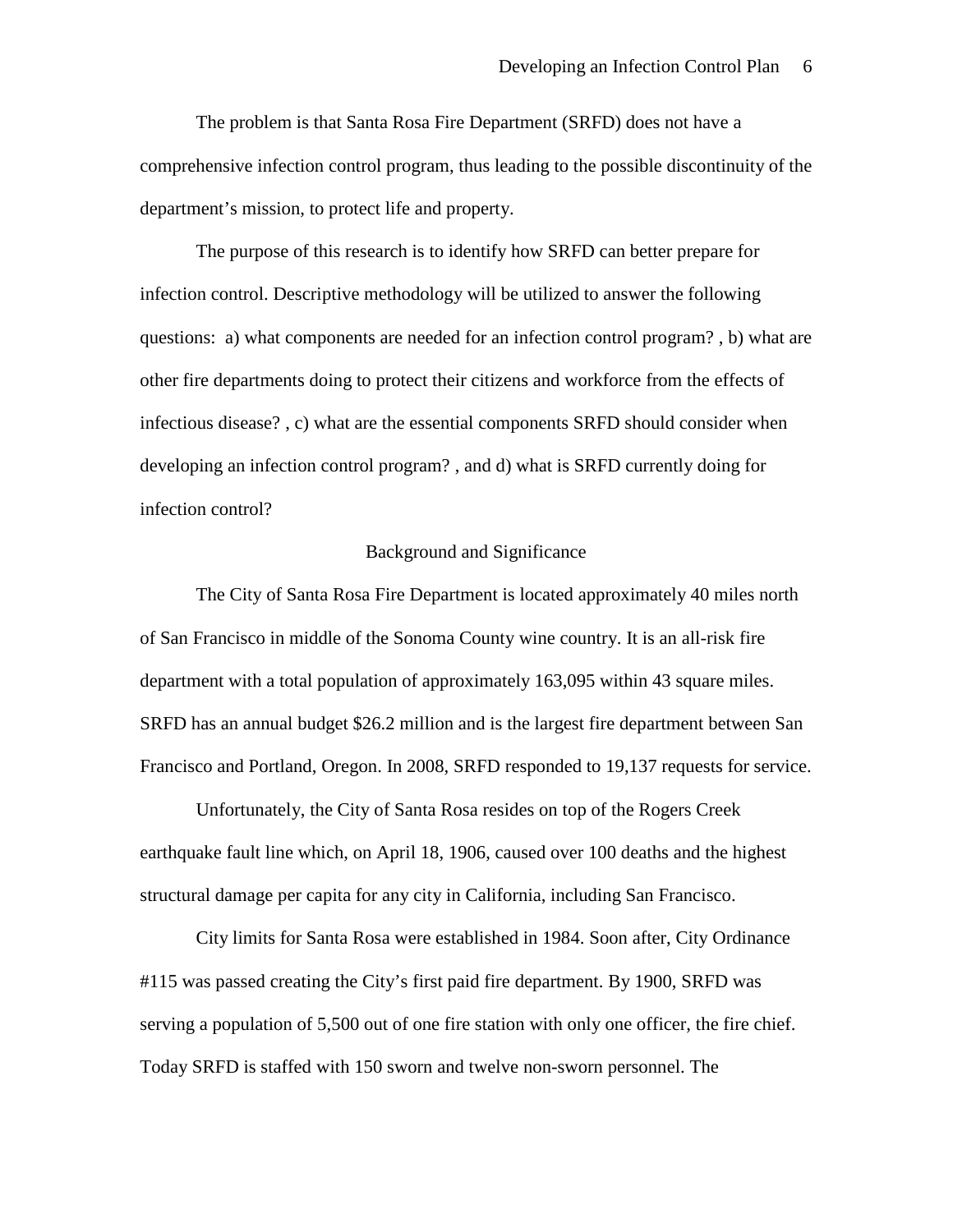organization structure operates within three bureaus: Administration, Operation and Prevention. The Administration bureau consists of the fire chief and nine non-sworn administrative personnel.

The Operation Bureau has 140 sworn personnel managed by two division chiefs, three battalion chiefs and 38 captains. It provides all-risk service to the citizens of Santa Rosa with the delivery of emergency medical services, fire prevention and suppression, hazardous material mitigation, public education and technical rescue. These services are provided out of ten staffed fire stations which house one battalion, ten advance life support fire engines and two basic life support truck companies. Also included are a hazardous material unit, technical rescue unit, water tender and two wildland patrol units which are crossed staffed at various stations.

The Prevention Bureau operates with ten sworn and three non-sworn personnel who perform building plan checks, code enforcement, fire prevention activities, as well as hazardous material compliance, neighborhood rehabilitation and public education programs.

SRFD is faced with significant challenges with regards to future planning. Today's budgetary crisis has reached an all time high with several budgets being slashed throughout every bureau and division within the SRFD. They are now faced with the possibility of layoffs and/or browning out fire engines to save more money. Currently there are few guidelines within SRFD to prepare firefighters to handle significant exposures to infectious diseases, thus leading to the possibility of discontinuity of the department's mission which reads: "The mission of the Santa Rosa Fire Department is to minimize the loss of life and damage to property and the environment resulting from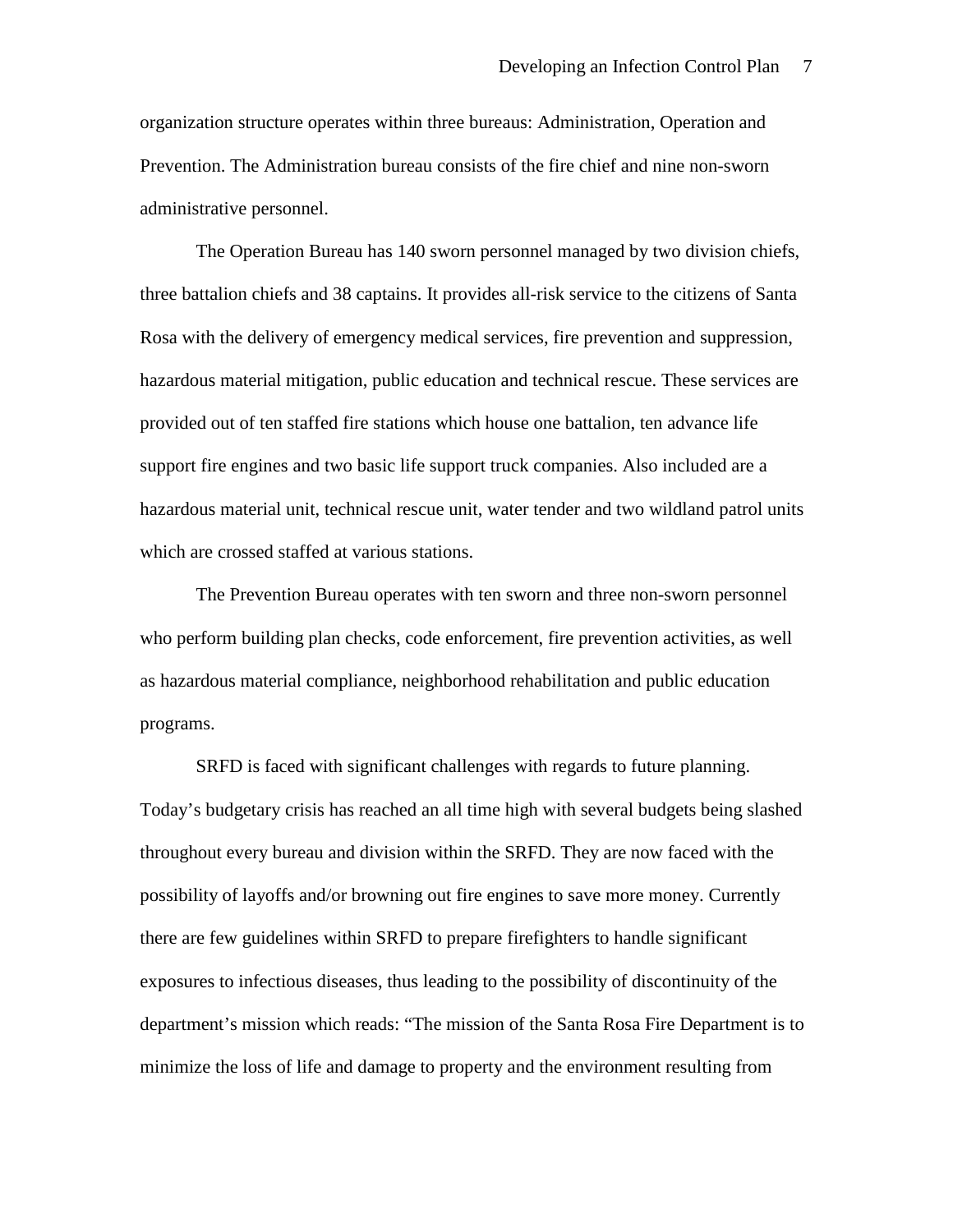fires, medical emergencies, complex rescues, and disasters through prevention, education, fire suppression, medical services, and other related emergency and non-emergency activities, Varner (2007).

Varner states, "We will actively participate in our community, serve as role models, and strive to effectively and efficiently utilize all of the resources at our command to provide a service deemed excellent by our citizens" (SRFD Strategic Plan, 2005, p. 6).

The significance of this applied research project (ARP) relates to the organizational culture and change curriculum discussed in the Executive Leadership course (NFA 2005). This ARP relates to the United States Fire Administration (USFA) Operational Objectives: "Improve local planning and preparedness" and "Improve the fire and emergency services' capability for response to and recovery from all hazards" (USFA 2009). This ARP will examine ways SRFD personnel can better prepare for infection control before and after exposures, thereby increasing the survivability of life, conservation of property and protection of the environment.

### Literature Review

The purpose of this literature review is to research components which help identify how SRFD can develop best develop a comprehensive infection control program. The literature review collected data from both private and public sectors relative to the topic. Research primarily consisted of gathering information at: a) Learning Resource Center (LRC), b) Sonoma County, California public library system, c) National Fire Protection Association, d) International Association of Fire Chiefs, e) International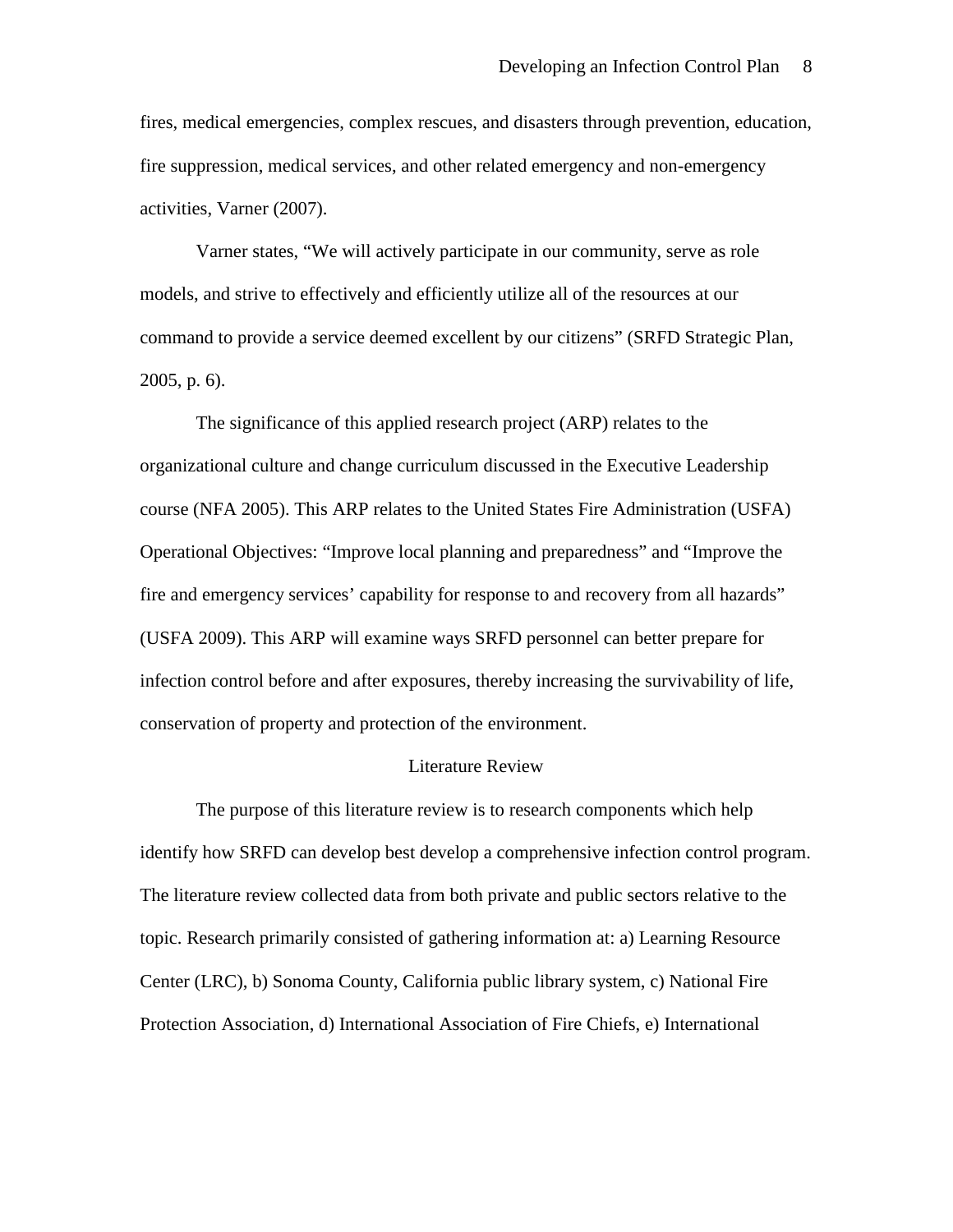Association of Fire Fighters, and f) Santa Rosa Fire Department Training Division. The Internet was also used to gather pertinent subject matter.

Exposures to blood and other body fluids occur across a wide variety of occupations, states the National Institute for Occupational Safety and Health (NIOSH, 2009). Health care workers, emergency response and public safety personnel, and other workers can be exposed to blood through needlestick and other sharps injuries, mucous membrane, and skin exposures. The pathogens of primary concern are the human immunodeficiency virus (HIV), hepatitis B virus (HBV), and hepatitis C virus (HCV). Workers and employers are urged to take advantage of available engineering controls and work practices to prevent exposure to blood and other body fluids.

There are many reasons for keeping your fire department's infection control plan updated, but the main reason is to protect fire service personnel and the citizens they serve from the transmission of many transmittable infectious diseases such as: a) hepatitis A, B & C, b) human immunodeficiency virus (HIV), c) conjunctivitis, d) cytomegalovirus, e) diphtheria, f) gastrointestinal infections, g) herpes simplex, h) measles, i) meningococcal disease, j) mumps, k) parvovirus, l) pertussis, m) poliomyelitis, n) rabies, o) rubella, p) scabies, q) smallpox, r) staphylococcus aureus, s) streptococcus, t) tuberculosis, u) varicella, and v) viral respiratory infections such as influenza.

In 1991, Occupation Safety and Health Administration (OSHA) issued the Code of Federal Regulations 1910.1030 (29 CFR 1910.1030), the Blood Borne Pathogen Standard to protect workers of this risk. In 2001, in response to the Needlestick Safety and Prevention Act, OSHA revised the Blood Borne Pathogen Standard. The revised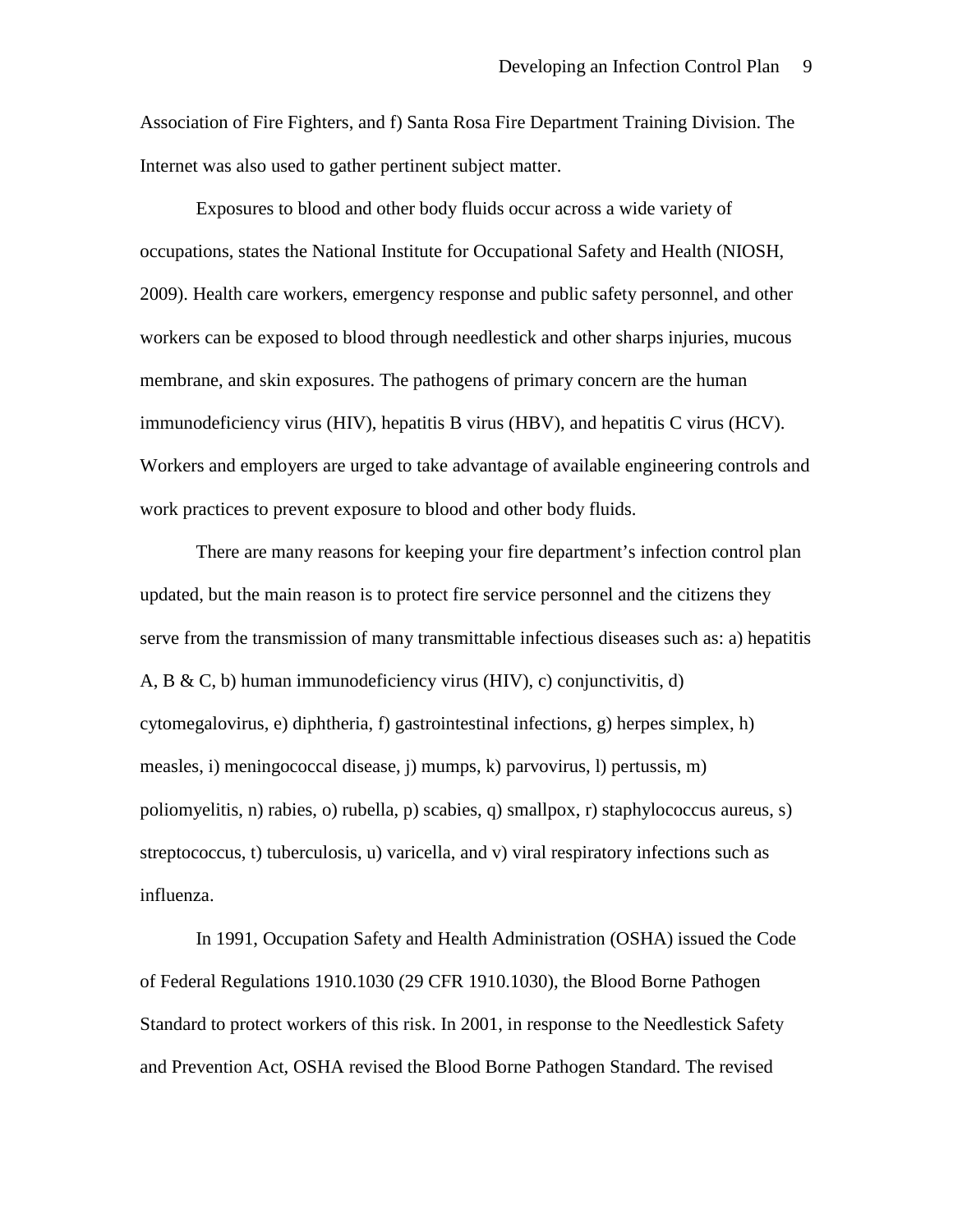standard clarifies the need for employers to select safer needle devices and to involve employees in identifying and choosing these devices. The updated standard also requires employers to maintain a log of injuries from contaminated sharps. OSHA (2009), states an employer, who is required to establish an infection control plan shall solicit input from non-managerial employees responsible for direct patient care who are potentially exposed to injuries from contaminated sharps in the identification, evaluation, and selection of effective engineering and work practice controls shall document the solicitation in the infection control plan.

In 2001, California adopted a new state standard called the California Code of Regulations, Title 8, Section 5193 (8 CCR 5193) which required employers to have an infection control plan for bloodborne pathogens designed to prevent or minimize employees' occupational exposure to blood and other potentially infectious materials. Paulison (2002) emphasis that "Infection control is an essential health and safety topic for the fire service today. Every fire and emergency services department needs to have a strong infection control program as part of an overall departmental health and safety strategy".

California/Occupation Safety and Health Administration (Cal/OSHA, 2001) developed a guide to help employers and employees design an effective exposure control plan in accordance to 8 CCR 5193. The elements of this plan contain: a) exposure determinations, b) methods of compliance, c) hepatitis B vaccination and post exposure evaluation and follow-up, d) communications of hazards to employees, e) recordkeeping, f) provisions for the initial reporting of exposure incidents, and g) hepatitis B vaccination series for unvaccinated employees. Also included are effective procedures for: h)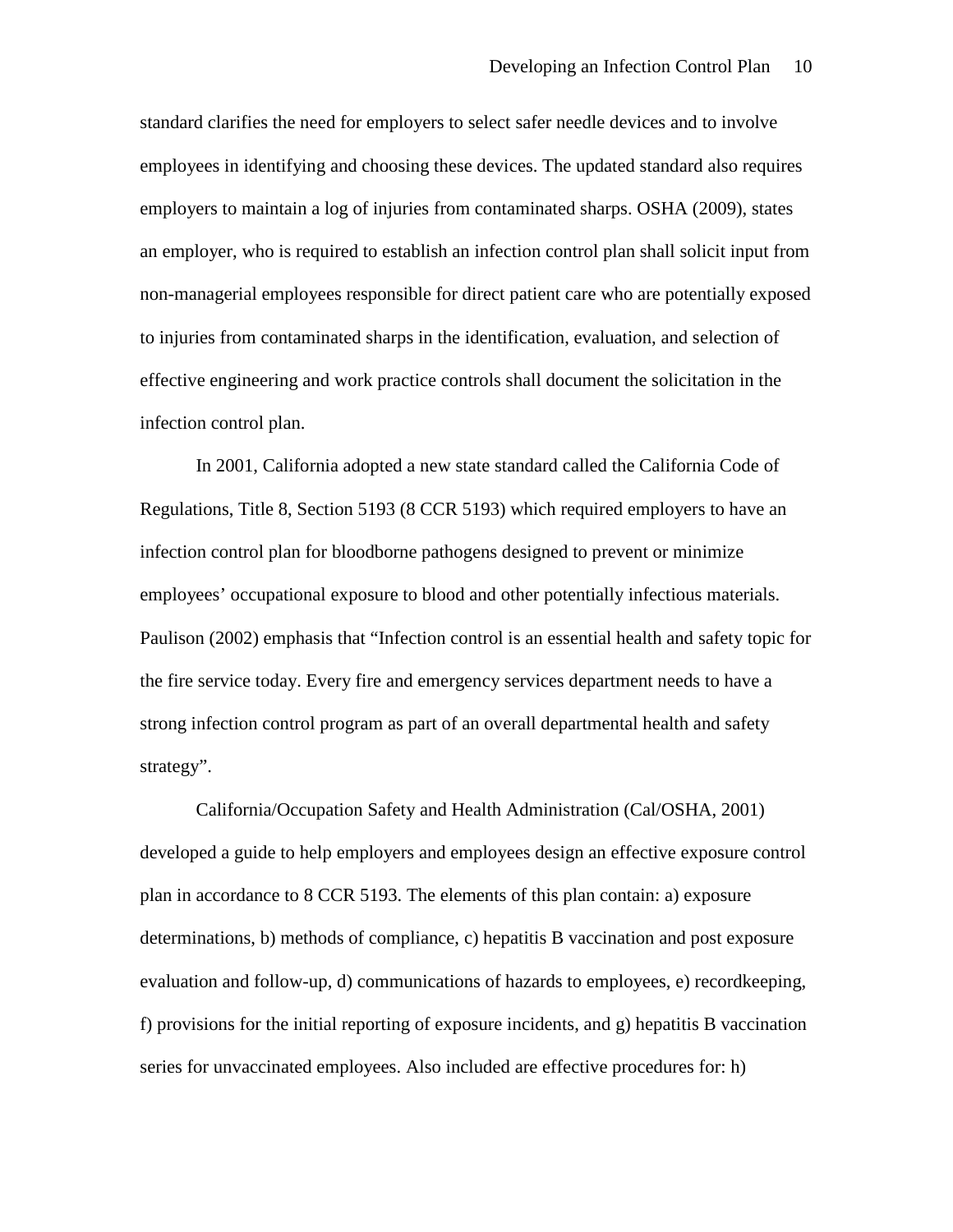evaluating the circumstances surrounding exposure incidents, i) work practice controls, j) gathering sharps injury log information, k) making periodic determinations of the frequency of use and the types and the brands of sharps involved in exposure incidents, l) identifying and selecting appropriate and currently available engineering control devices, m) patient safety determinations, and n) actively involving employees in the review and update of the exposure control plan for the procedures they perform.

Respiratory protection is one of the first lines of defense for fire and EMS personnel to take during exposures to infectious diseases. The United States Department of Labor, Occupational Safety & Health Administration (OSHA) advises that all respirators that rely on a mask-to-face seal need to be annually checked with either qualitative or quantitative methods to determine whether the mask provides an acceptable fit to the wearer. The standard for fit testing falls under 29 CFR 1910.134. Fit testing individual employees with 3M P-100 masks are extremely important and recommended by the International Association of Firefighters (IAFF, 2006) to help protect first responders from influenza.

The IAFF (2008) recommends that fire and EMS organizations review the health and safety documents developed by the National Fire Protection Association (NFPA). The NFPA is a leader in developing safety codes and standards for both fire and EMS organizations. They have developed the following recommendations for response to routine emergencies or major disasters: a) NFPA 1500 - standard on fire department occupational safety and health programs, b) NFPA 1521 – standard for fire department safety officer, c) NFPA 1561 - standard on emergency services incident management, d) NFPA 1581 – standard of fire department infection control programs, e) NFPA 1999 –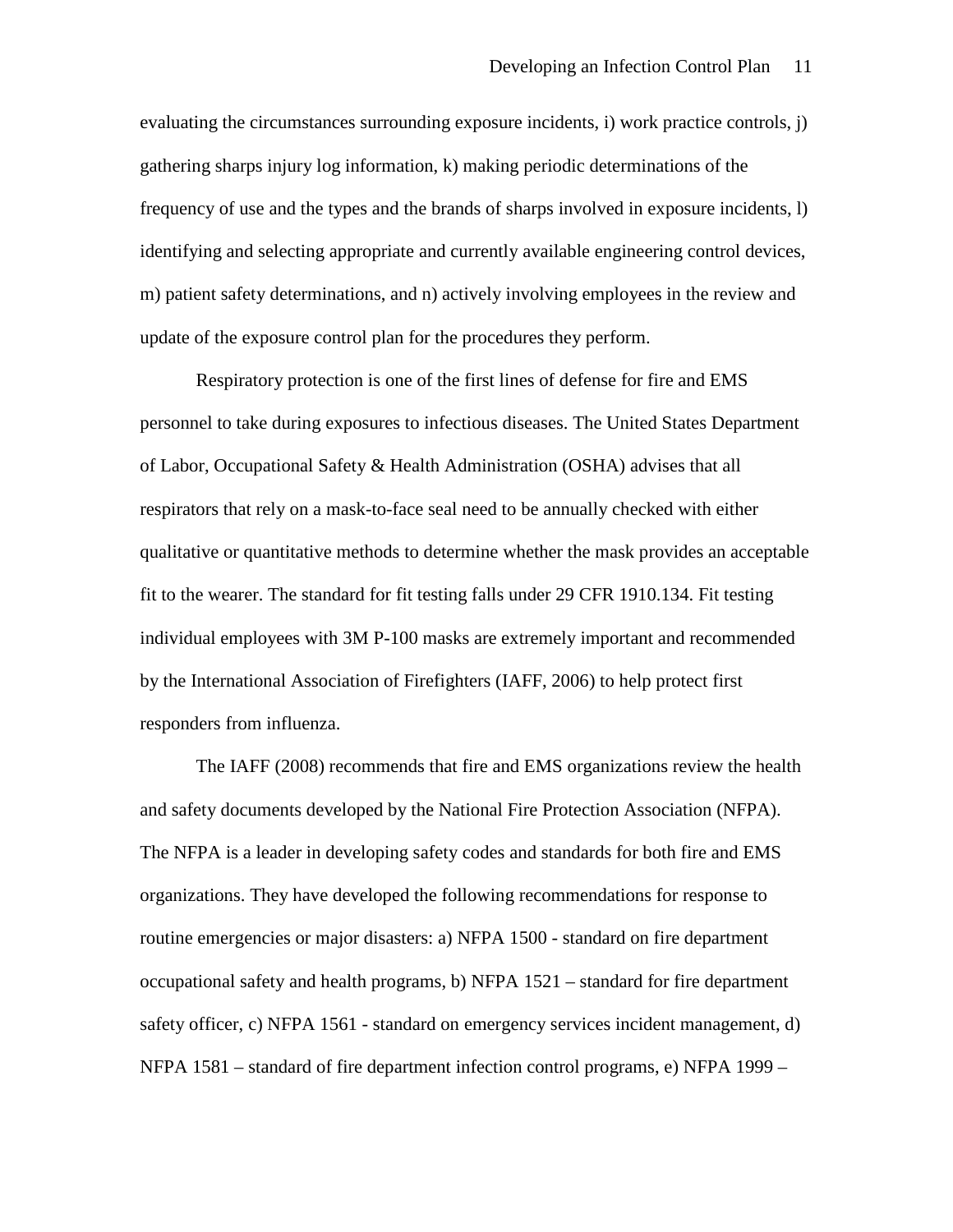standard on protection clothing for emergency medical operations, f) NFPA 1600 – standard on disaster/emergency management and business continuity programs.

Cal/OSHA (2009) adopted a new section to the General Industrial Safety Orders (GISO) on August 5, 2009. Section 5199, Aerosol Transmissible Diseases was added to Title 8, Division 1, Chapter 4, Subchapter 7, Article 109 of the GISO and effects paramedics and emergency medical services which includes services provided by firefighters and to other emergency responders. Employers are required to provide all safeguards pertaining to this new section, including provision of personal protective equipment, respirators, training, and medical surveillance and management. This is to be at no cost to the employee, at a reasonable time and place for the employee, and during the employee's working hours.

The National Department of Health and Human Services (HHS, 2008) and the CDC have identified important, specific activities to help prepare local government with the imminent danger associated with pandemic influenza. These include: a) infection control and clinical guidelines, b) surveillance, c) community preparedness leadership and networking, d) healthcare and public health partners, e) public health and clinical laboratories, f) vaccine distribution and use, g) antiviral drug distribution and use, h) community disease control and prevention – includes managing travel-related risk of disease transmission, i) public health communications, j) workforce support – psychosocial considerations and information needs.

An enormous gap still exists between the knowledge accumulated over the past decades and implementation of infection control practices, World Health Organization (WHO, 2009). If outbreaks hit health care settings without a culture of safe practices, the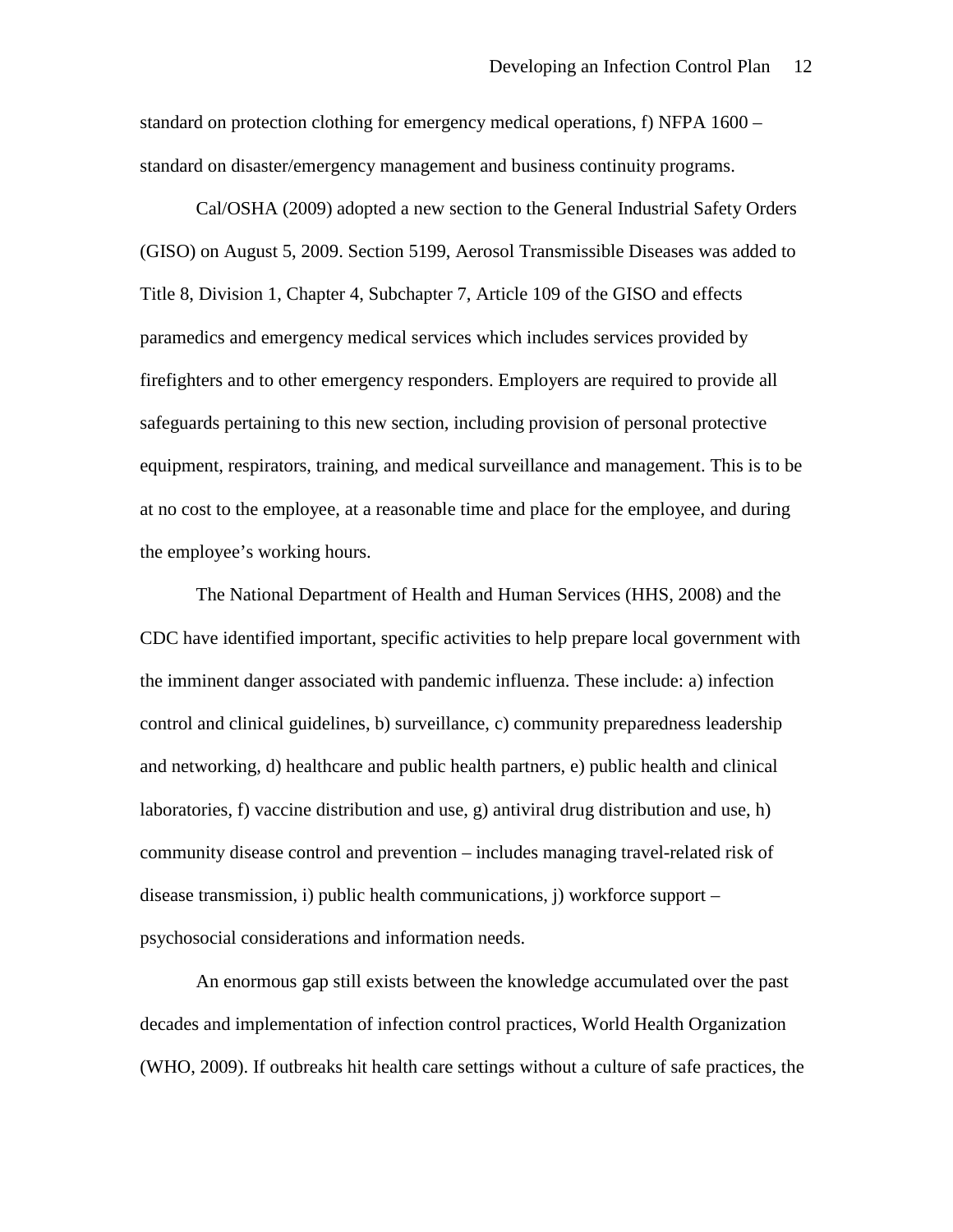risk of disruption to healthcare systems can be high. Being prepared and having a culture of safe healthcare practices that can prevent and control pathogen dissemination is key to coping with outbreak situations. Failure to apply infection control measure favors the spread of pathogens, and healthcare settings can act as amplifiers of disease during outbreaks, with an impact on both hospital and community health.

An infection control plan should include a structure responsible for policies, goals, and strategies. WHO (2008) suggest the core components to consider when developing an infection control plan should be: a) organization of infection control programs, b) technical guidelines, c) human resources, including training, program staffing, and occupational health issues for healthcare workers, d) surveillance of disease and assessment of compliance with infection control practices, e) microbiology laboratory support, f) environment, g) evaluation of infection control programs, and h) links with public health and other services/societal bodies.

Certain elements are necessary to attain the infection control goals of a personnel health service, Centers for Disease Control and Prevention, (CDC, 1998). CDC recommends the following: a) coordination with other departments, b) medical evaluations, c) health and safety education, d) immunization programs, e) management of job-related illnesses and exposure to infectious diseases, including policies for work restrictions for infected or exposed personnel, f) counseling services for personnel on infection risks related to employment or special conditions, g) maintenance and confidentiality of personnel health records.

Comprehensive infection control plans are essential for defending against many different diseases. Currently healthcare organizations throughout the world are placing a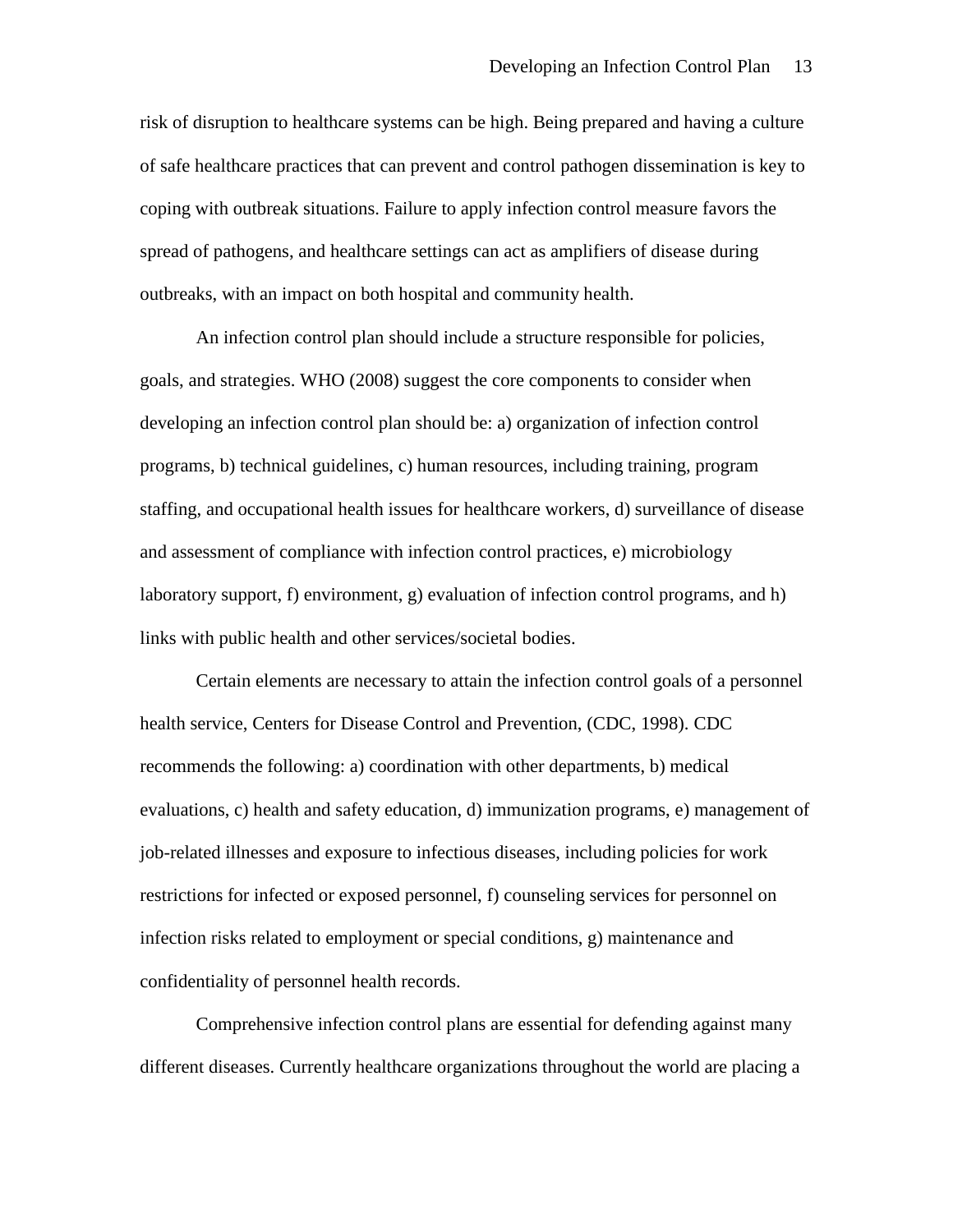large emphasis on developing plans to combat the next pandemic influenza outbreak. American Red Cross (2008) states "sometimes, a new type of flu virus may emerge to which the general public has no resistance. The lack of immunity enables the virus to spread quickly and easily from person to person impacting communities around the world in a very short time, causing serious illness and death." Unlike the annual common flu which is most dangerous to the very young and very old, a pandemic flu can be catastrophic to all age groups due to their lack of immunity. Vaccines for any new strain of pandemic influenza may take 4-6 months to develop, leading to high mortality rates throughout affected geographical areas. Personal hygiene such as hand washing is crucial to prevent the spread of disease, Pryor (2009). This should be done after using the latrine and also when going from patient to patient.

There is a wide variance in infection control plans in today's fire service. Some are well written and continually updated and others have been written, but never updated. The City of Corona (2006) has a comprehensive plan which includes: a) policy statement, b) roles and responsibilities, c) exposure determination, d) personal protective equipment, e) engineering and work practices control, f) equipment and clothing decontamination procedures, g) disposal of supplies and waste, h) post exposure management, i) information and training, j) compliance monitoring, k) vaccination program, l) hygiene procedures, m) glossary of terms, n) history of TB, and o) samples of related forms.

Standard Operating Procedures (SOPs) have been a functional part of SRFD for decades. Most of these SOPs were developed by incorporating NFPA standards and very much assisted SRFD in their development of an infection control plan. These SOPs include: a) SOP 5.1.8 – disinfection of medical equipment, b) SOP 6.10.2 – emergency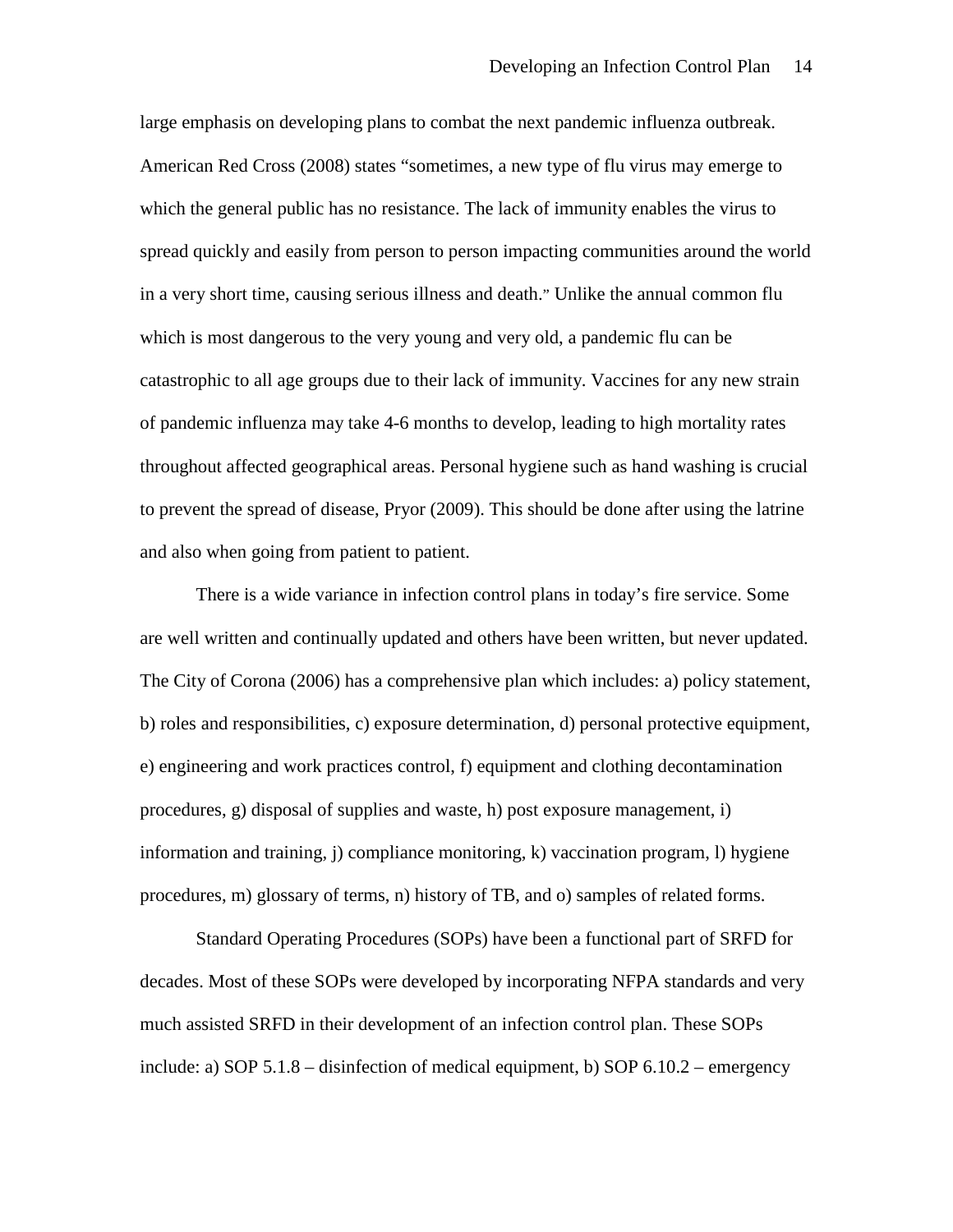plan activation & implementation, c) SOP  $6.10.2 -$  SRFD emergency plan, company procedures, d) SOP 6.10.3 – emergency call back for the emergency operations center, e) SOP 6.10.4 – emergency notification procedure, f) SOP 6.11.2 – duty chief for incident command & support, g) SOP 7.1.1 – probationary firefighter manual, h) SOP 7.1.2 – employee attendance at conferences and/or training, i) SOP 10.1.2 – reporting on the job injuries, j) SOP 10.1.3 – reporting work connected fatalities and serious injuries, k) SOP 10.7.1 – safety officer, l) SOP 10.8.1 – fire department safety program, m) SOP 10.9.1 – critical incident stress debriefing, n) SOP 19.1.2 – emergency callback in the event of an earthquake or other disaster, o) SOP 21.2.1 – infection control program, and p) nineteen medical response SOPs.

SRFD developed an infection control plan in the early 1990's in order to maximize the protection against communicable diseases for all members, and for the public they serve. The intent was to complied with: a) CFR 1920.1030 (Occupational Exposure to Bloodborne and The Needlestick Safety and Prevention Act), b) Title 8, Section 5193 of the CCR (General Industry Safety Orders, Bloodborne Pathogens), c) CDC (Guidelines for Preventing the Transmission of Tuberculosis (TB) in Health-Care Settings, with Special Focus on HIV-Related Issues), and d) Title 8, CCR, Division 1, Chapter 4, Subchapter 7, Group 16, Article 109, Section 5197 (Prevention of Occupational TB. This infection control plan was once a comprehensive plan which complied with current laws and regulations, but has never been updated and no longer is a compliant infection control plan.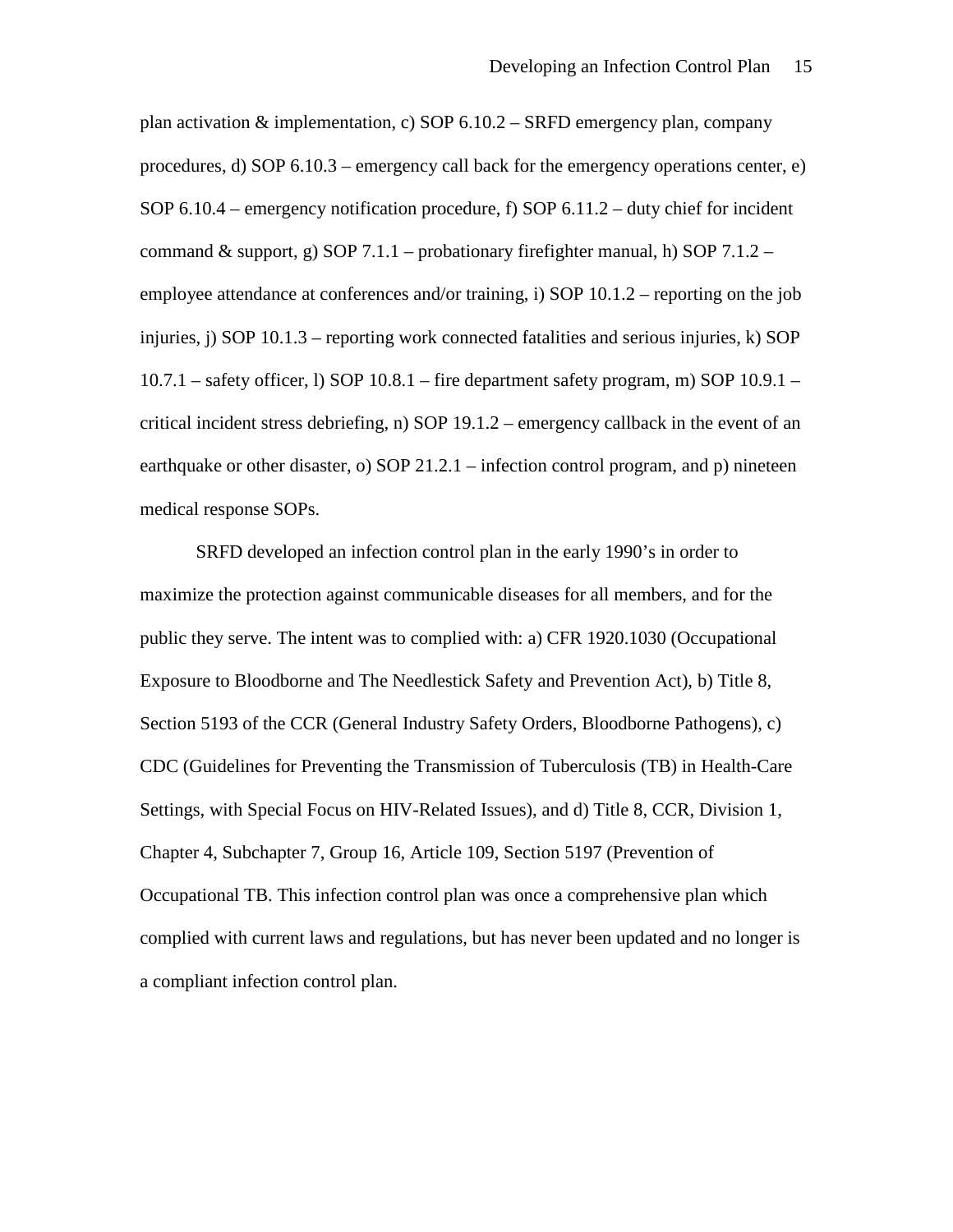#### Procedures

The purpose of this research project was to gather and analyze information to assist SRFD with developing comprehensive infection control plan. The author started obtaining information through the LRC at the National Fire Academy in Emmitsburg, Maryland. Periodicals, journals and published books were obtained with regards to infection control plans. Also included were applied researched projects that were completed by other EFO candidates.

A descriptive research methodology was utilized to answer the following questions: a) what components are needed for an infection control program? , b) what are other fire departments doing to protect their citizens and workforce from the effects of infectious disease? , c) what are the essential components SRFD should consider when developing an infection control program? , and d) what is SRFD currently doing for infection control? This Applied Research Project (ARP) was formatted through the guidelines published in the American Psychological Association (APA) manual.

Two survey instruments were developed to gather specific information regarding the development of a comprehensive Infection Control Plan within the SRFD (See Appendixes A, B, D and E). The Developing an Infection Control Plan Intra-Departmental survey is found in Appendix A and B and was distributed by way of www.suveymonkey.com to 38 fire captains within the SRFD. Appendix A is a memorandum preceding the survey that states the purpose of the Intra-Departmental Developing an Infection Control Plan survey gives instructions and provides a reasonable completion date. The survey itself is found in Appendix B. This was sent to the 38 fire captains in order to obtain base knowledge of SRFD fire captains with regards to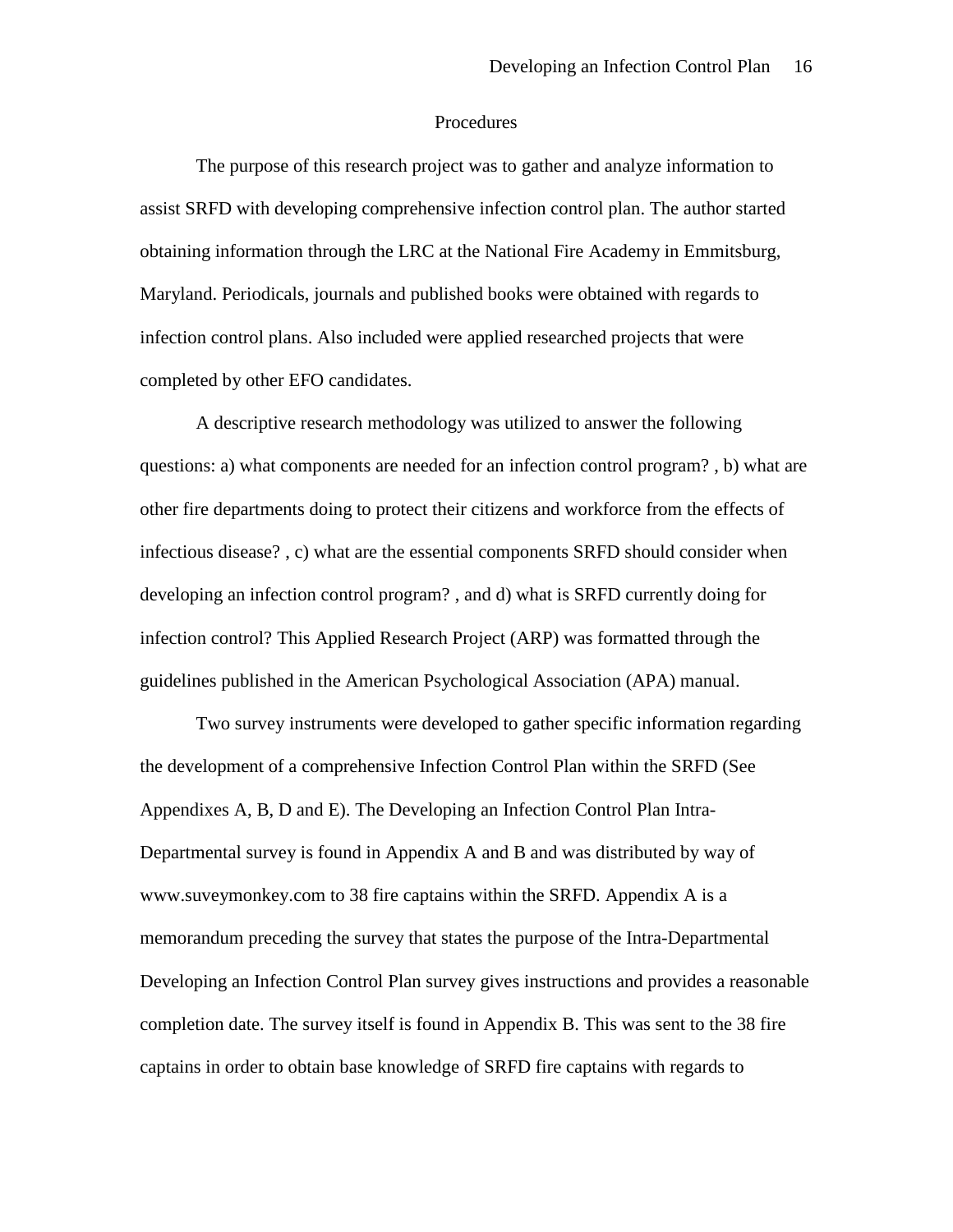infection control planning and their work availability during a pandemic outbreak. Upon expiration of the survey return date, a total of 28 surveys were completed which equaled a return rate of 74%.

The second survey was an Infection Control Plan External-Departmental survey. Appendix D states a clear purpose for the survey and gives instructions on how to take the survey and provides a reasonable date for its completion. Appendix E was the Infection Control Plan External-Departmental survey. This survey gathers input from like cities with regards to infection control planning including their employees' familiarity with this topic. These cities were selected from the Memorandum of Understanding (MOU) between the City of Santa Rosa and the Santa Rosa Firefighters, Local 1401. These ten comparable cities (See Appendix G) were used during the contract negotiations. Upon expiration of the survey return date, a total of seven surveys were completed which equaled a return rate of 70%.

#### *Assumptions and limitations*

It was assumed that the intra-departmental survey participants had some knowledge in infection control, advance and basic life support, use of personal protective clothing and social distancing, and that they would answer the questions objectively. Responses from the ten comparable cities survey were assumed to be from chief officers who had experience in infection control planning and would answer the questions through the knowledge of those past experiences. It was also assumed that both surveys would have an element of subjectivity from the participants. Some limitations identified were the number of survey cities for this topic. The results should be viewed with that in mind. The questions contained in both surveys were developed by the author based on the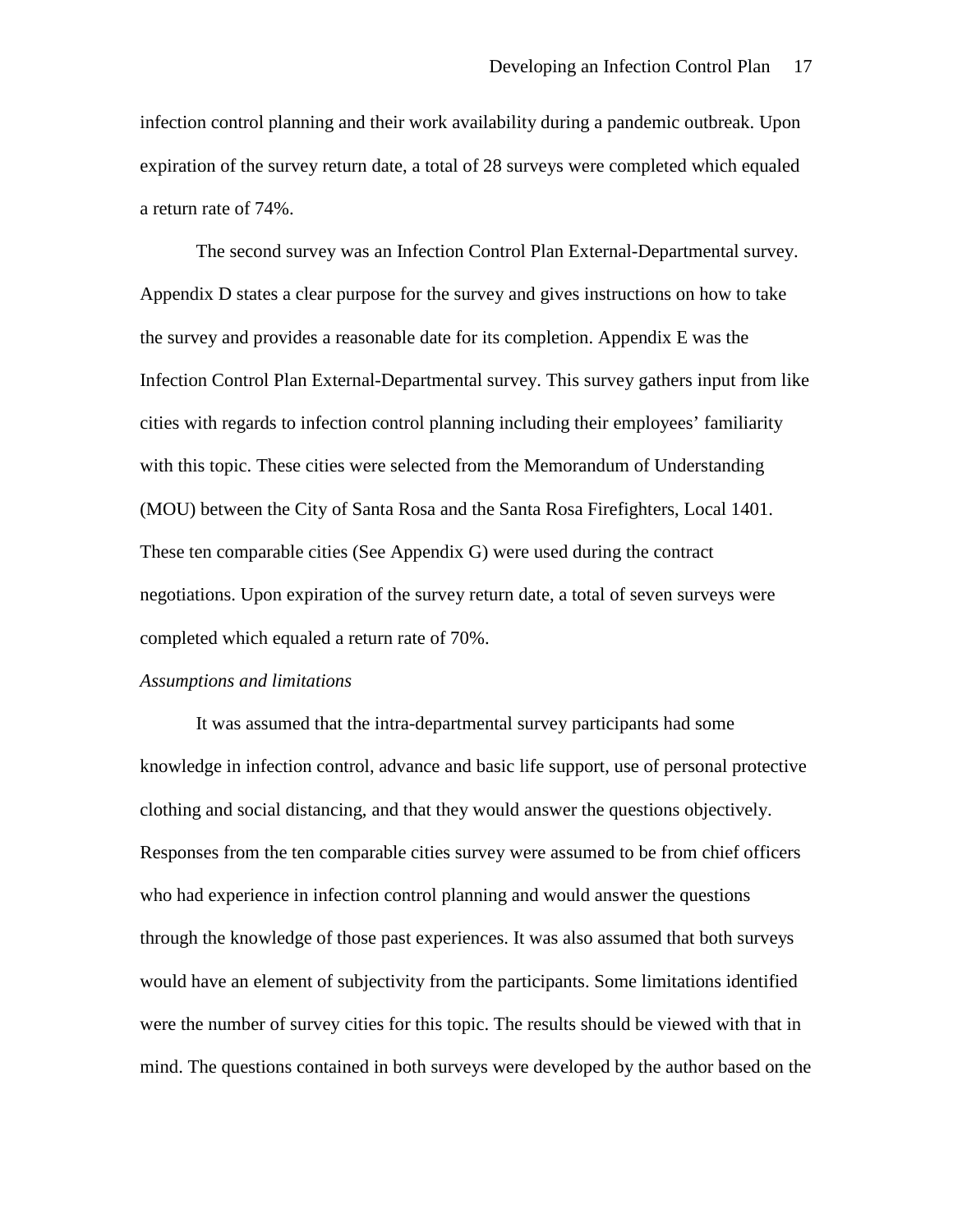literature review and were not validated by outside means, and therefore, can be viewed as a limitation to this research. The research was also limited to the amount of time the author had available.

### *Definitions of terms*

EFO – Executive fire officer

LRC – Learning resource center

SRFD - Santa Rosa Fire Department

Chief Officer – Mid and executive management level positions in the fire department Captain – 37 field suppression fire captains and one forty-hour training captain Infection Control Planning – Playing a key role in protecting employees' health and safety while providing excellent service to external customers.

#### Results

The results of this applied research project were obtained from the literature review and through two surveys. The results of the survey can be review in Appendixes C and F.

Research question 1: What components are needed for an infection control program?

Research has identified the following as the most common standards or guidelines that are available to assist with establishing an infection control plan: a) World Health Organization's core components to consider when developing an infection control plan, b) National Institute for Occupational Safety and Health, Protection Human Health, c) National Department of Health and Human Services – Center for Disease Control and Prevention's, Preparing Local Government, d) International Association of Fire Chief's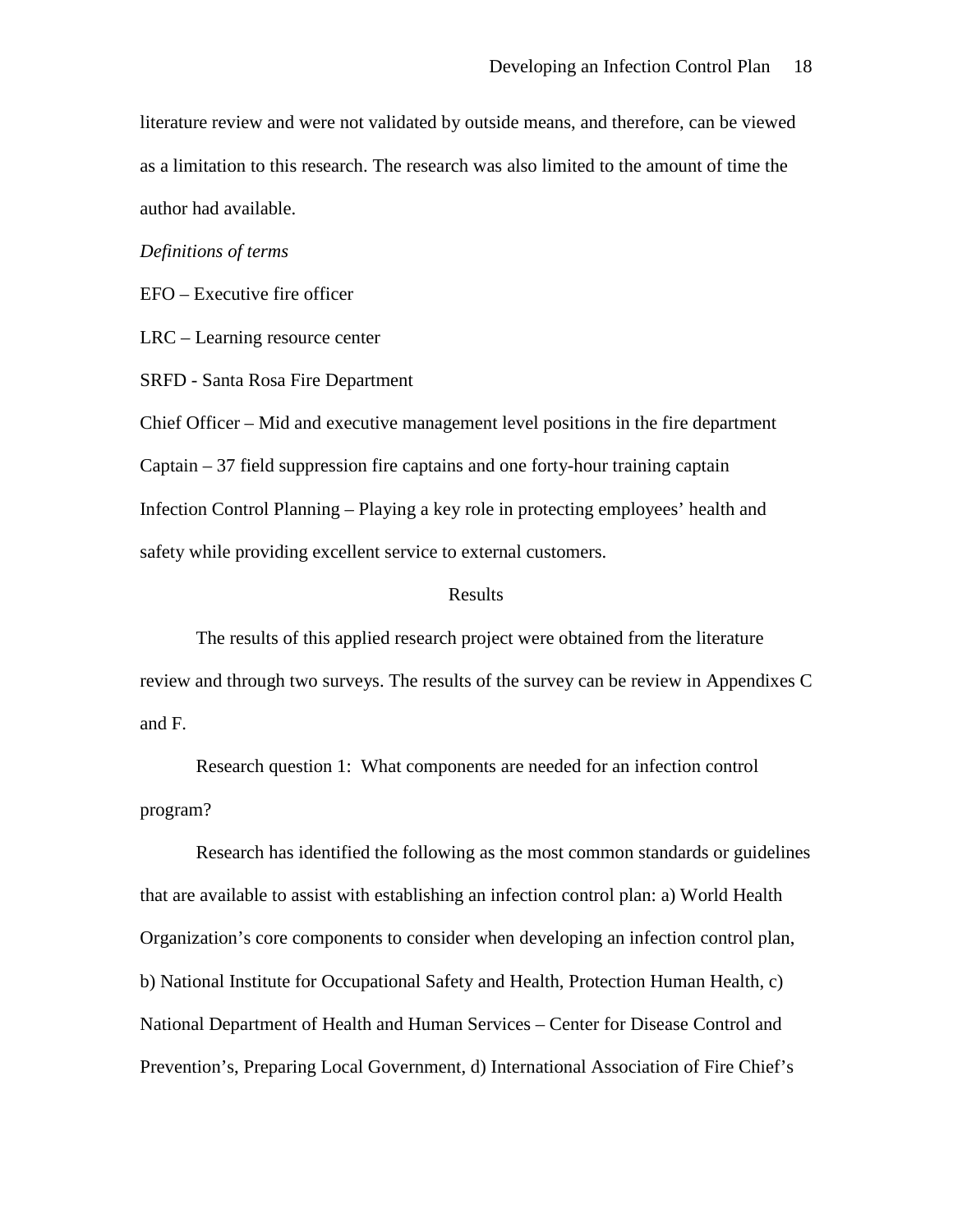Guidelines for Fire Departments, e) International Association of Fire Fighters, Health and Safety Recommendations f) National Fire Protection Association's, Safety Codes and Standards, g) Occupational Safety & Health Administration infection control standards, h) California Department of Health Services, Infection Control Preparedness Plan, i) American Red Cross, Influenza Awareness, j) Corona Fire Department's Infection Control Plan, and k) Santa Rosa Fire Department's Standard Operating Procedures.

Research question 2: What are other fire departments doing to protect their citizens and workforce from the effects of infectious disease?

A survey instrument was used to gather the information needed in order to ascertain how other departments are preparing their personnel to work safely with infectious diseases.

Survey participants were asked how familiar they were with their department's infection control plan. Six chief officers (85.7%) stated being very familiar, one (14.3%) was somewhat familiar and zero (0.0%) were not familiar. Three of the ten cities did not respond to this survey.

Participants were then asked to reflect over their careers in order to answer how well their department provided current, good quality, infectious control information. Out of the seven responses, four  $(57.1\%)$  stated yes, one  $(14.3\%)$  replied no and two  $(28.6\%)$ felt their department did a somewhat good job at disseminating the information.

The next question asked was how often their department updated its infection control plan. The results found that no departments updated their plans twice a year or once every five years. Two (28.6%) performed this task once a year and five (71.4%) did it every other year.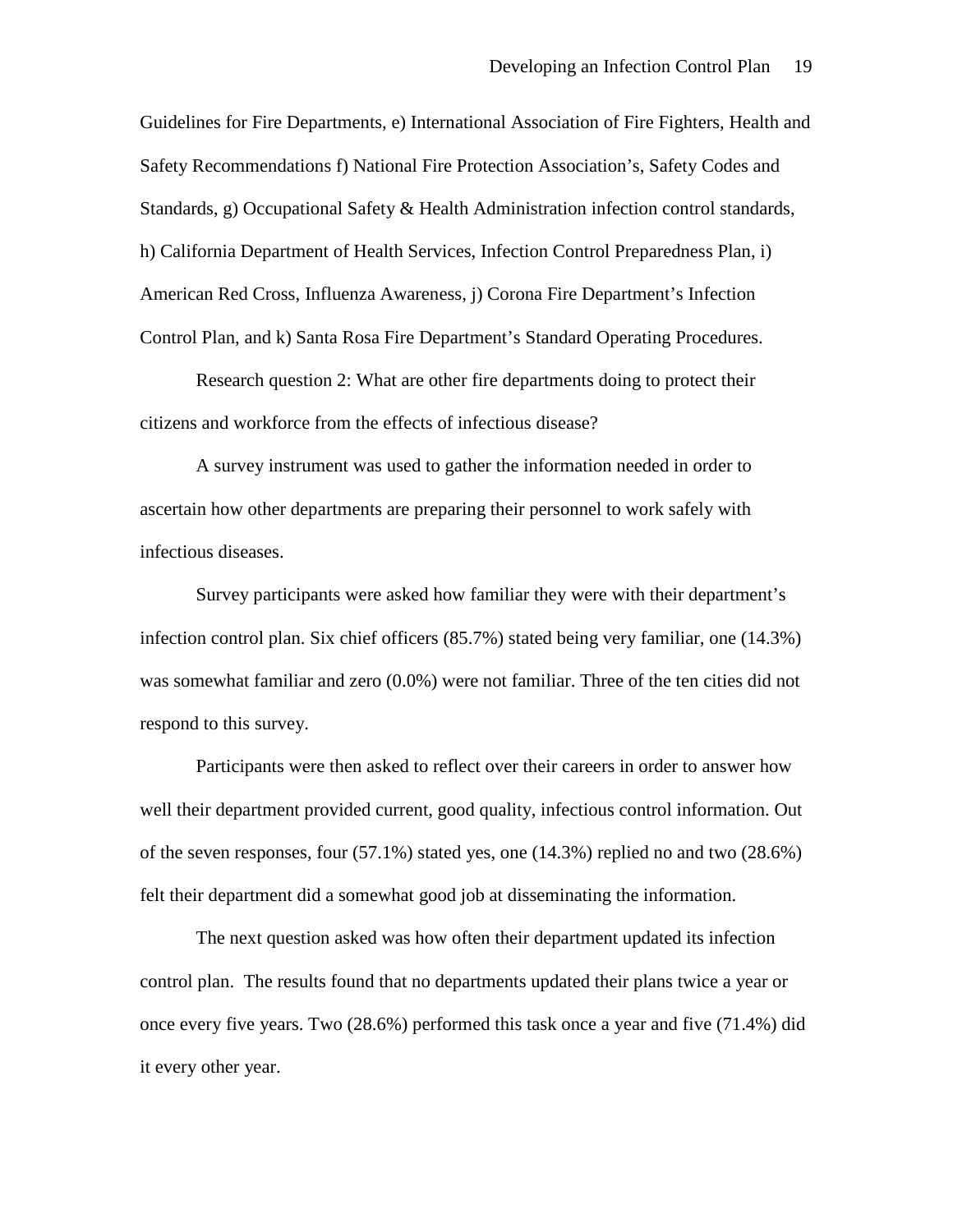Participants were then asked if they felt their department's infection control plan was sufficient to help their personnel cope with the dangers of infectious diseases and how to prevent them from spreading them to family members, co-workers and the general public. There were three (42.9%) who felt comfortable stating yes, one (14.2%) replied no and three (42.9%) felt their plan were somewhat sufficient.

The next question asked of the participants was if their department had a designated infection control officer, and if so, what rank were they. All departments did have an infection control officer in two different ranks. Five (71.4%) filled the position at the division chief rank and two (28.6%) placed them at the battalion chief rank.

Participants were asked how familiar their department personnel were with decontamination procedures for post exposure to communicable diseases. Two (28.6%) of the participants were very familiar, three (42.8%) were somewhat familiar and two (28.6%) were felt their personnel were not familiar with these procedures.

As a follow up question, the participants were asked how familiar were their department personnel with the risk associated with patient contact during medical care of the sick and injured. One (14.3%) was somewhat familiar and six (85.7%) stated very familiar and none (0%) of the participants were not familiar.

The participants were then asked who their department contact was for post communicable disease exposures. All (100%) replied all of the above, which were the company officer, battalion chief, department's communicable disease officer and risk management.

The next question was what hospital their personnel went to post communicable disease exposure. No one replied the closest hospital or occupational health center. There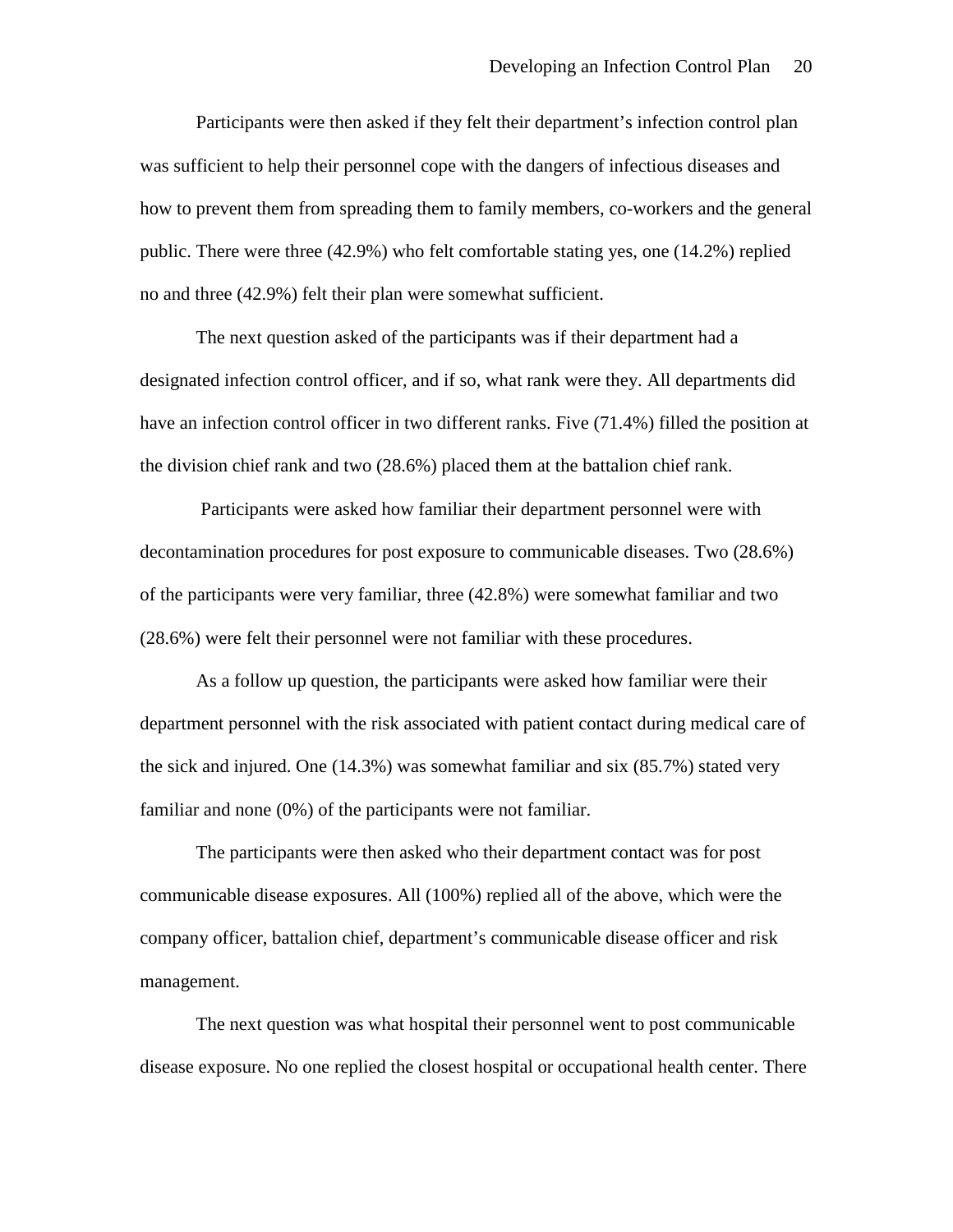were five (71.4%) who stated the same hospital as the source patient and two (28.6%) had predesignated hospitals.

The final question posed to the participants whether their department would be willing to share their department's infection control plan. If so, to please email those to the author's attached email address. Thus far, the author has received two (29.0%) infection control plans.

Research question 3: What are the essential components SRFD should consider when developing an infection control program?

Protection against communicable diseases is paramount for fire service personnel and the public they serve. These transmittable infectious diseases include, but are not limited to: a) hepatitis A, B & C, b) human immunodeficiency virus (HIV), c) conjunctivitis, d) cytomegalovirus, e) diphtheria, f) gastrointestinal infections, g) herpes simplex, h) measles, i) meningococcal disease, j) mumps, k) parvovirus, l) pertussis, m) poliomyelitis, n) rabies, o) rubella, p) scabies, q) smallpox, r) staphylococcus aureus, s) streptococcus, t) tuberculosis, u) varicella, and v) viral respiratory infections such as influenza.

WHO has excellent worldwide source which should be taken advantage of when developing an infection control plan. Their suggested core components are: a) organization of infection control programs, b) technical guidelines, c) human resources, including training, program staffing, and occupational health issues for healthcare workers, d) surveillance of disease and assessment of compliance with infection control practices, e) microbiology laboratory support, f) environment, g) evaluation of infection control programs, and h) links with public health and other services/societal bodies.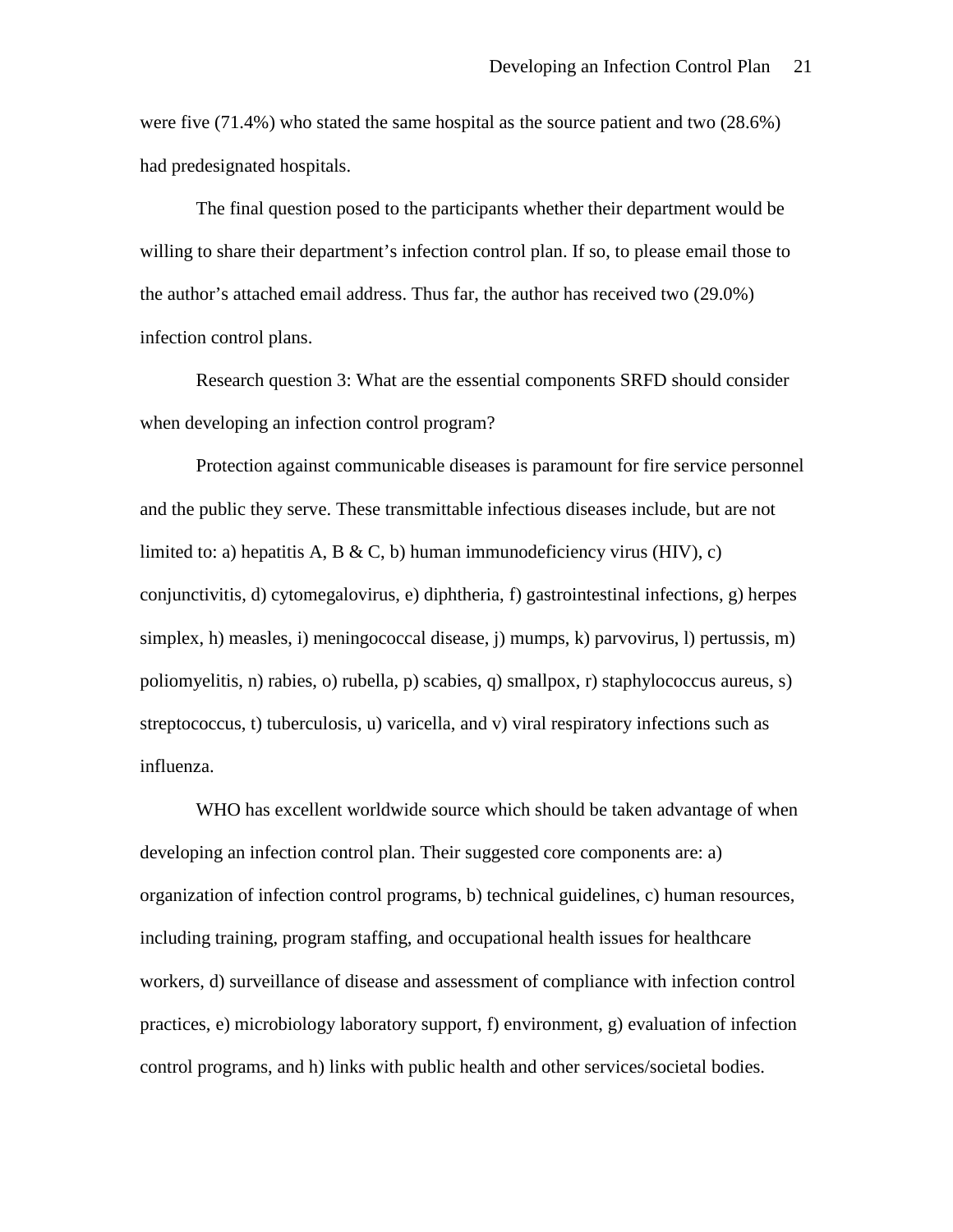Failure to apply infection control measure favors the spread of pathogens, and healthcare settings can act as amplifiers of disease during outbreaks, with an impact on both hospital and community health. Being prepared and having a culture of safe healthcare practices that can prevent and control pathogen dissemination is key to coping with outbreak situations. NIOSH (2009) states, health care workers, emergency response and public safety personnel, and other workers can be exposed to blood through needlestick and other sharps injuries, mucous membrane, and skin exposures. The pathogens of primary concern are the human immunodeficiency virus (HIV), hepatitis B virus (HBV), and hepatitis C virus (HCV). Workers and employers are urged to take advantage of available engineering controls and work practices to prevent exposure to blood and other body fluids.

There are many standards for health and safety, but none are utilized more in today's fire service than NFPA. The following are essential for preparing an infection control plan: a) NFPA 1500 - standard on fire department occupational safety and health programs, b) NFPA 1521 – standard for fire department safety officer, c) NFPA 1561 standard on emergency services incident management, d) NFPA 1581 – standard of fire department infection control programs, e) NFPA 1999 – standard on protection clothing for emergency medical operations, f) NFPA 1600 – standard on disaster/emergency management and business continuity programs.

Departments should encourage personnel to participate in state and countywide infection control committees and projects. This enables local fire departments to broaden their views and obtain an understanding of how other jurisdictions are developing and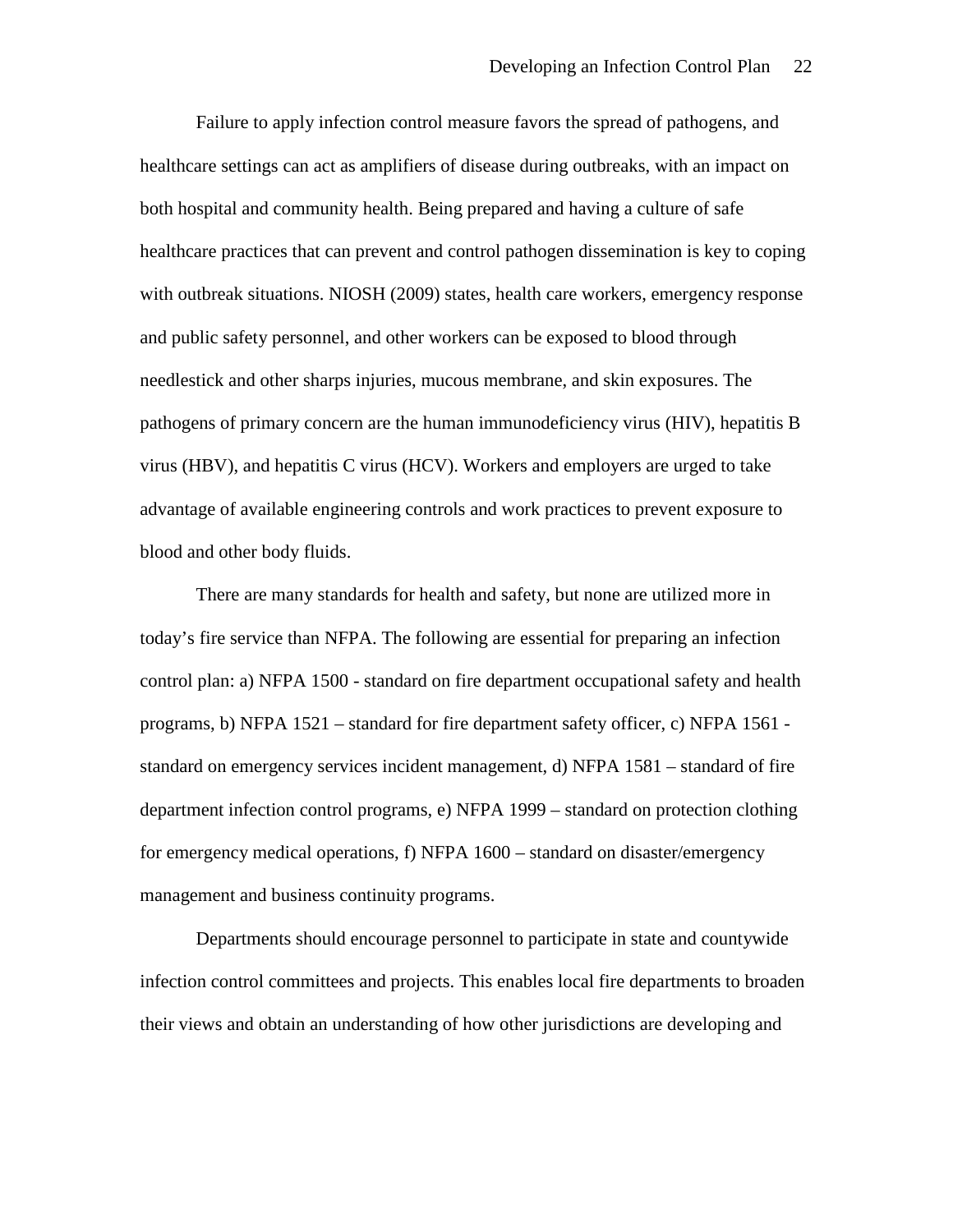updating their infection control plans in order to protect human life from transmittable diseases.

When developing an infection control plan one should focus on achievable goals. CDC (1998) recommends the following: a) coordination with other departments, b) medical evaluations, c) health and safety education, d) immunization programs, e) management of job-related illnesses and exposure to infectious diseases, including policies for work restrictions for infected or exposed personnel, f) counseling services for personnel on infection risks related to employment or special conditions, g) maintenance and confidentiality of personnel health records.

Research question 4: What is SRFD currently doing for infection control?

Another survey instrument was used to gather the information needed in order to ascertain the level of knowledge of infection control from SRFD fire captains. The survey was sent via email to 38 fire captains, 28 (74%) of whom answered the survey questions.

Each participant was asked how familiar they are with the current SRFD infection control plan. Three (10.7%) were very familiar, twenty-one (75.0%) were somewhat familiar and four (14.3%) answered not being familiar.

The second question asked each candidate how they felt the department has done over their careers with providing them current, good quality, infectious control information. Out of the 28 responses, three (10.7%) felt the department did a good job providing the information, sixteen (57.1%) said the department did not. Nine of the respondents were somewhat satisfied with the information disseminated over the years.

Participants were then asked how often they felt SRFD's infection control plan should be updated. Six (21.4%) felt twice a year, twelve (42.9%) wanted it done once a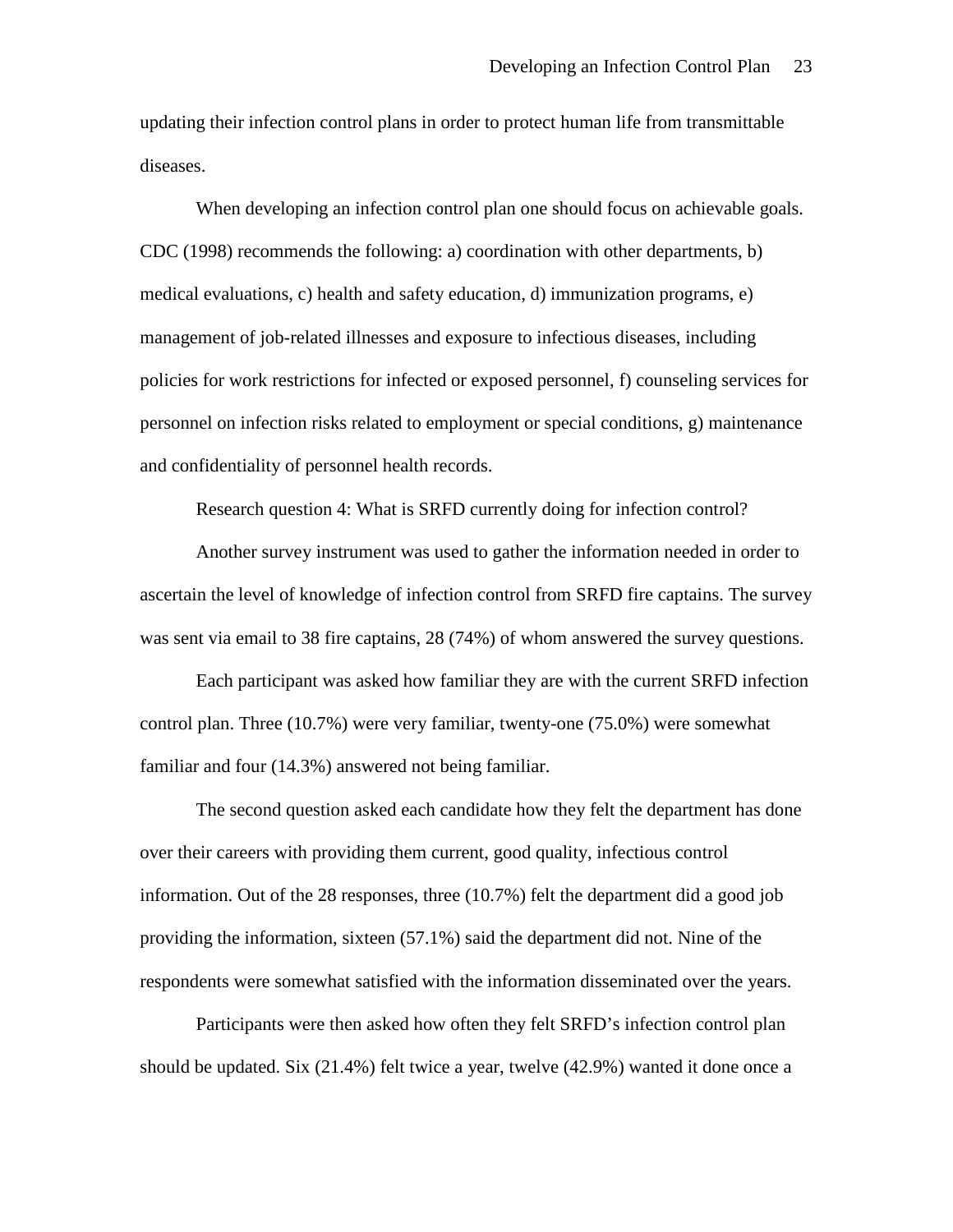year and ten (35.7%) were okay with it being updated every other year. No respondents wanted the plan updated every five years.

The next question asked them if they felt the current infection control plan was sufficient to help them and their personnel understand the dangers of infectious diseases and how to prevent them from spreading to their families, co-workers and the public. There were three (10.7%) who felt it was by responding yes, fourteen (50.0%) replied no and eleven (39.3%) answered somewhat.

They were then asked how familiar they were with the guidelines and regulations regarding personal protective (PPE) for infectious diseases. Three (10.7%) were very familiar, sixteen (57.1%) felt they were somewhat familiar and surprisingly nine (32.1%) were not familiar.

The follow up question was does the current infection control plan assist them with the selection of PPE. There were six  $(21.4%)$  participants who stated yes, ten (35.7%) felt it did not and twelve (12.9%) said it was somewhat useful.

In the next question, participants were asked how familiar they were with the decontamination procedures for post exposure to communicable diseases. Of the 28 responses, three (10.7%) were very familiar, twenty-one (75.0%) somewhat and four (14.3%) not at all familiar.

Participants were then asked how familiar they were to the risk associated with patient care during medical care of the sick and injured. Fourteen (50.0%) stated very familiar, eleven (39.3%) were somewhat familiar and three (10.7%) replied not being familiar.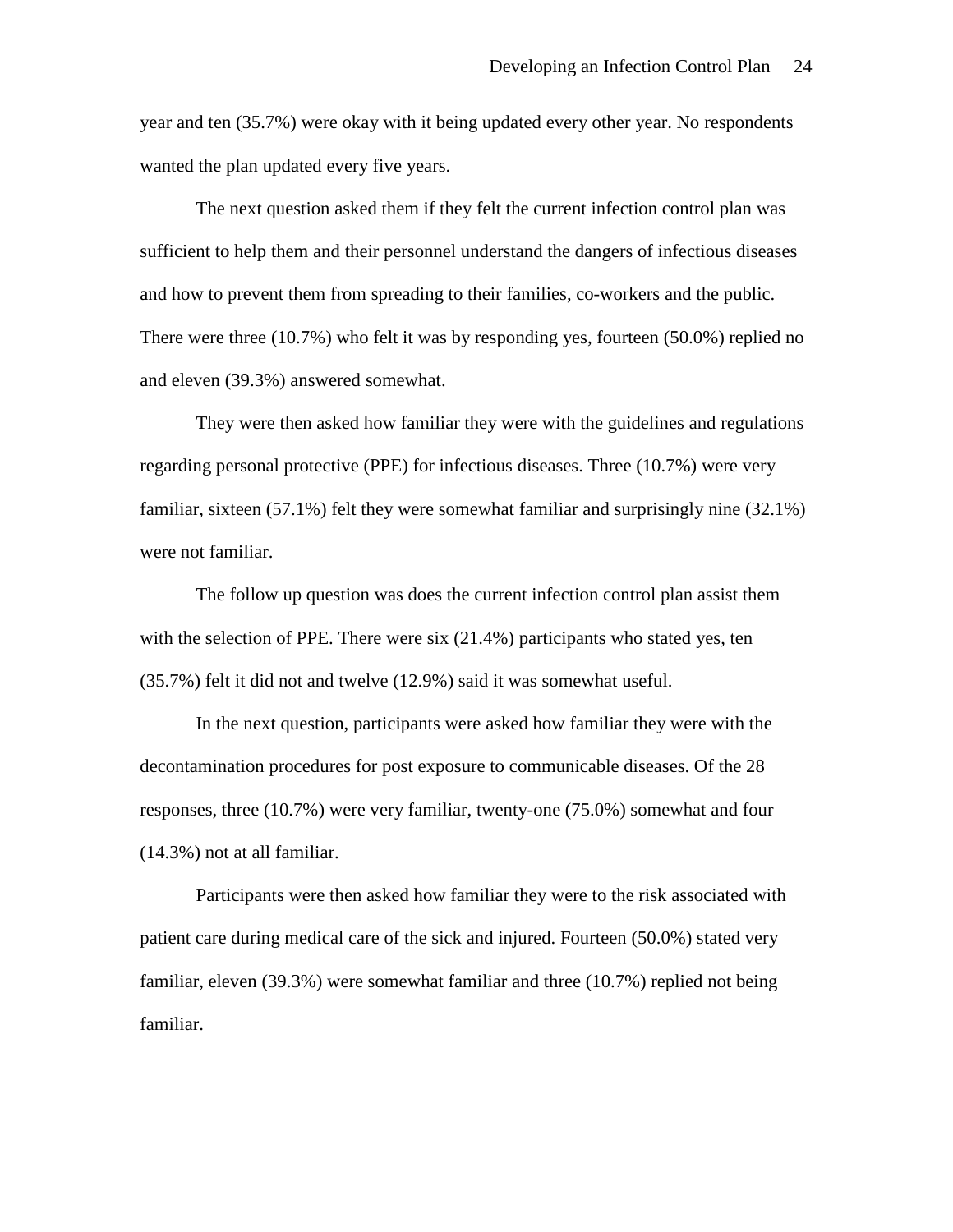The follow up question asked the participants was who they report a post communicable disease exposure to. Twenty (71.4%) only notified the battalion chief, while the other eight (28.6%) stated they would notify not only the battalion chief, but the department's infection control office and risk management.

The final question asked to the participants was what hospital they would go to for a post communicable disease exposure. Eight stated they would report to the department's designated occupation health center (Kaiser Hospital), eighteen (64.3%) would go to the same hospital as the source patient and two (7.1%) did not know what hospital to go to for care.

#### Discussion

When comparing the literature review with the results of the intra-departmental and external fire department surveys for this applied research project, similar patterns were identified to provide SRFD information to assist with developing a comprehensive infection control plan. American Red Cross (2008) states "sometimes, a new type of flu virus may emerge to which the general public has no resistance. The lack of immunity enables the virus to spread quickly and easily from person to person impacting communities around the world in a very short time, causing serious illness and death."

Many fire service organizations throughout the nation have modified their infection control plans to include pandemic influenza preparedness plans. These plans range from employee absenteeism to emergency response. This type of preparation is paramount for fire and EMS personnel. Departments are educating workforces on the potential devastation a pandemic outbreak would leash on all communities. A "Bird Flu" (H5N1) influenza virus hit Hong Kong in 1997 and quickly spread across Asia with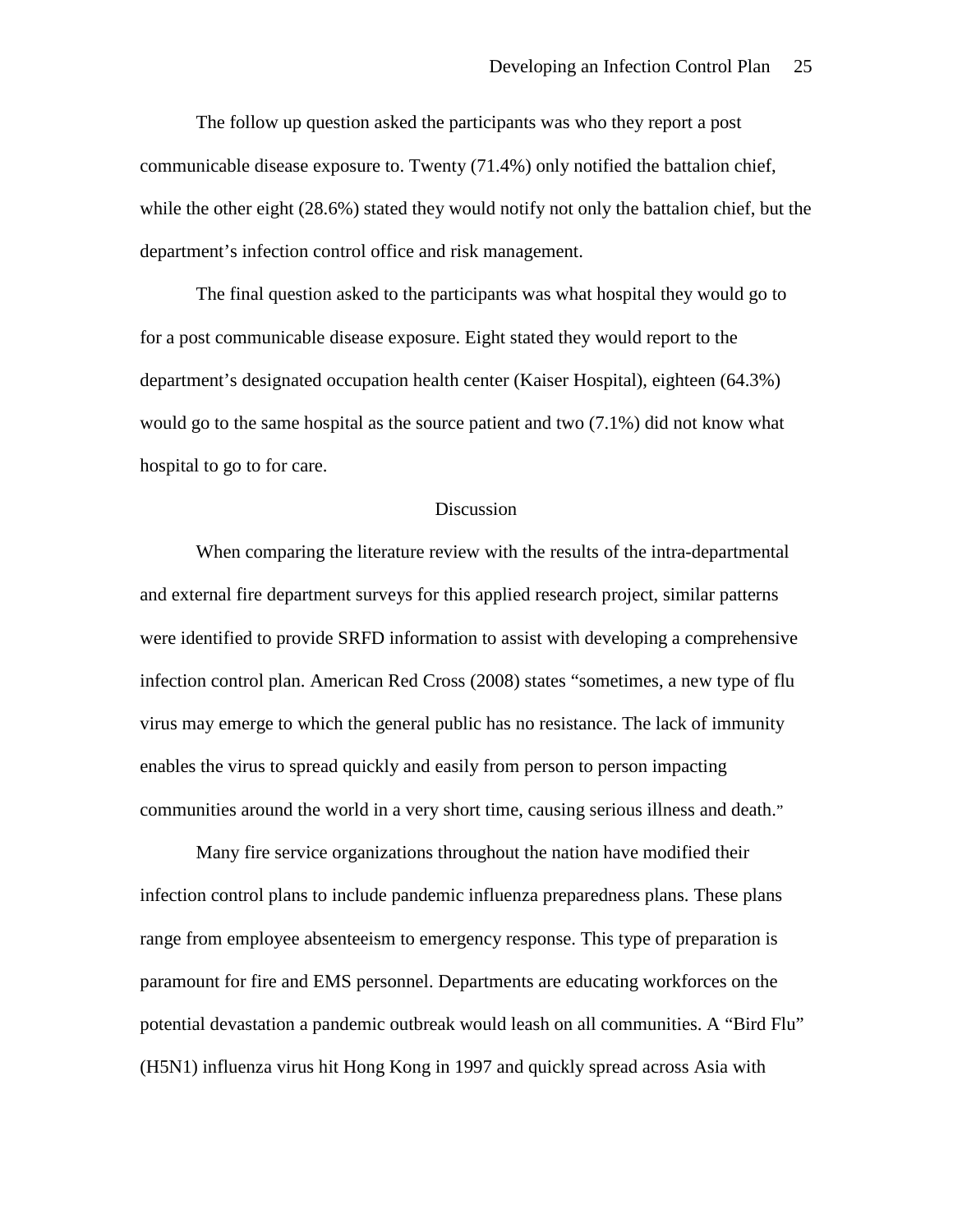hundreds of people being infected. Symptoms are similar to the common flu. Patients find themselves with a cough, sore throat, muscle aches and fevers greater than 100.4 degrees. Pryor (2009) stresses that personal hygiene such as hand washing is the first line of defense for preventing the spread of influenza.

The fear of HIV dominated the 80's with regards to infection control. In 1991, OSHA issued the Blood Borne Pathogen Standard, 29 CFR 1910.1030. This mandate was to protect workers of this risk, and in 2001 OSHA revised this standard to include the Needlestick Safety and Prevention Act. This addition required employers to use safer needle devices and would allow employee input towards identifying and choosing these devices. An employer, who is required to establish an infection control plan, shall solicit input from non-managerial employees responsible for direct patient care who are potentially exposed to injuries from contaminated sharps in the identification, evaluation, and selection of effective engineering and work practice controls shall document the solicitation in the infection control plan, OSHA (2009).

Infection control is an essential health and safety topic for the fire service today. Every fire and emergency services department needs to have a strong infection control program as part of an overall departmental health and safety strategy, Paulson (2002). California adopted a new state standard in 2001 called the California Code of Regulations, Title 8, Section 5193 (8 CCR 5193). This required employers to have an infection control plan for bloodborne pathogens with the needle stick provision to prevent or minimize employees' occupational exposure to blood and other potentially infectious materials.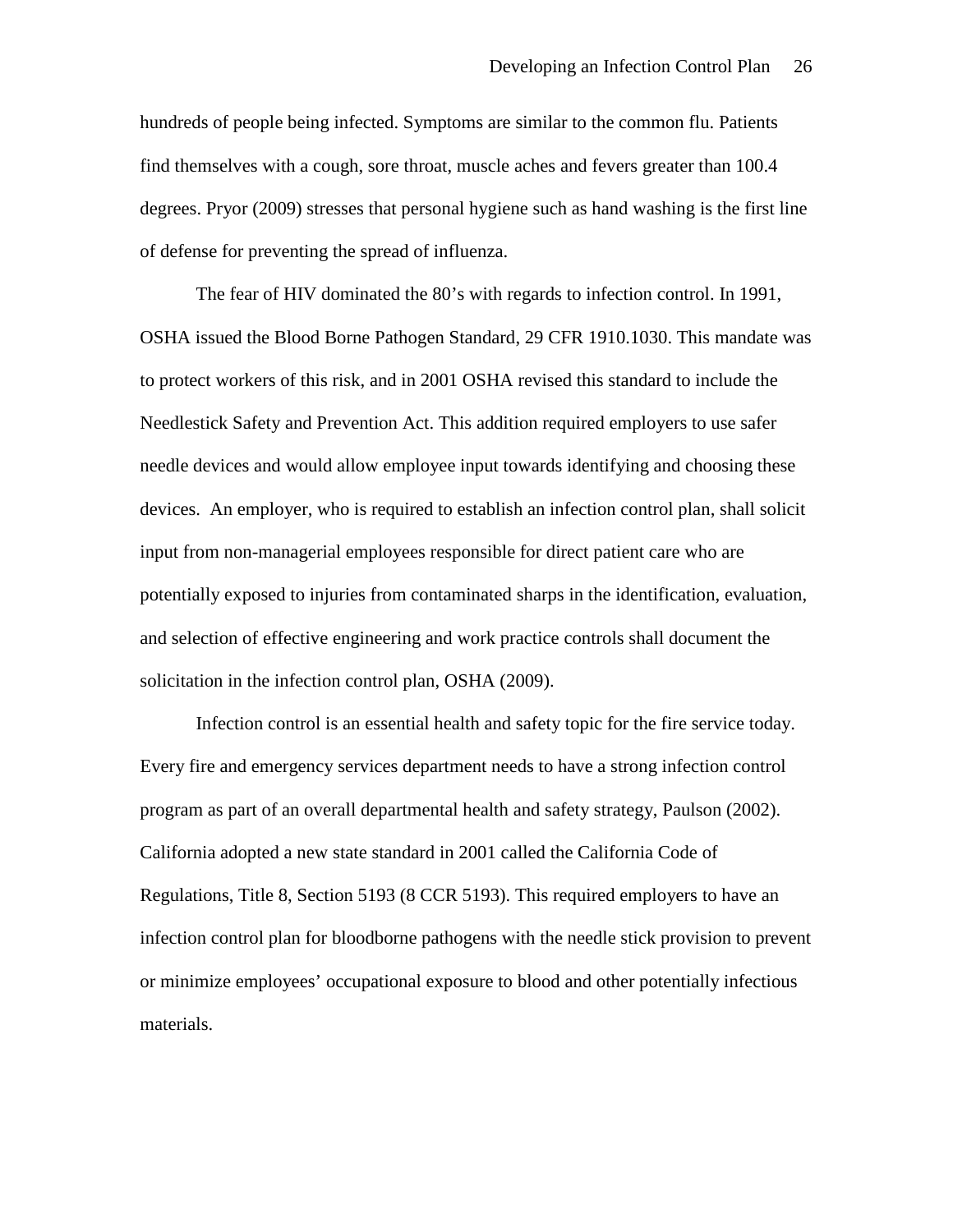In order to aid employers and employees with designing their own exposure control plan in accordance with 8 CCR 5193, a guide was developed by Cal/OSHA (2001) which had sections pertaining to exposure determinations, methods of compliance, and hepatitis B vaccination and post exposure evaluation and follow-up. It covered other items such as communications of hazards to employees, recordkeeping, provisions for the initial reporting of exposure incidents, and hepatitis B vaccination series for unvaccinated employees. Also included were effective procedures for evaluating the circumstances surrounding exposure incidents, work practice controls, gathering sharps injury log information, making periodic determinations of the frequency of use and the types and the brands of sharps involved in exposure incidents. They further identified ways of selecting appropriate and currently available engineering control devices, patient safety determinations, and actively involving employees in the review and update of the exposure control plan for the procedures they perform.

A first line of defense when dealing with infectious diseases is respiratory protection. Fit testing individual employees with 3M P-100 masks are extremely important and recommended by the International Association of Firefighters (IAFF, 2006) to help protect first responders from influenza. The standard for fit testing falls under 29 CFR 1910.134. OSHA (2001) advises that all respirators that rely on a mask-toface seal need to be annually checked with either qualitative or quantitative methods to determine whether the mask provides an acceptable fit to the wearer.

The author agrees that NFPA is a good place to gather information when developing a pandemic operational response plan. IAFF (2008) recommends that fire and EMS organizations review the health and safety documents produced by NFPA. Utilizing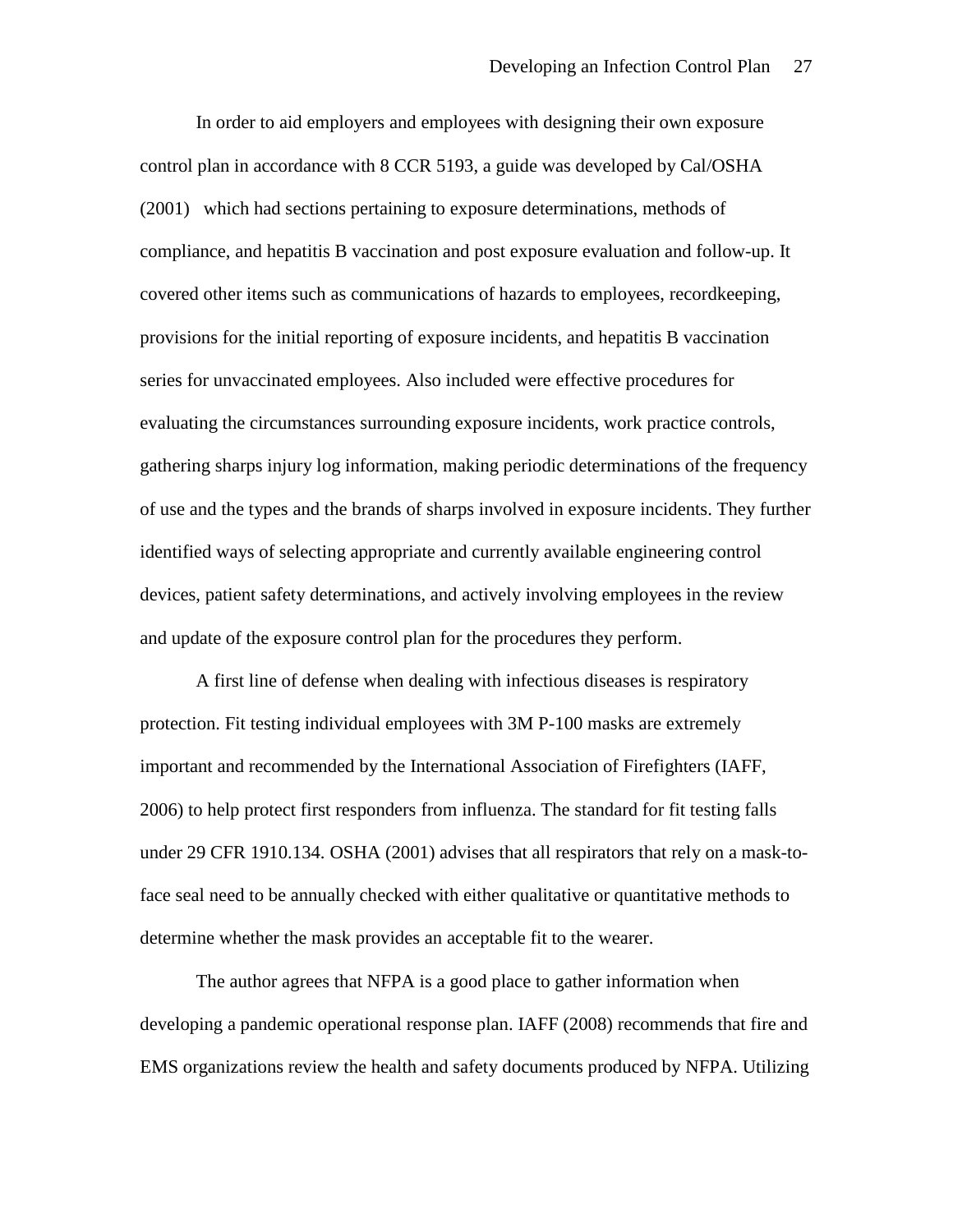the NFPA standards will assist any organization with response to routine emergencies or major disasters. NFPA provides guidance in areas such as developing occupational health and safety programs, emergency services incident management systems, infection control programs, protective clothing for emergency operations, as well as disaster/emergency management and business continuity programs.

The survey went on to reveal that 85.7% of the external fire departments are very familiar with their department's infection control plans which were developed to fit their departmental and community needs. An infection control program should be a document labeled as such, or a group of policies and procedures identified as guidelines used to deal with infection control issues. The President's Council (2009) recently stated departments must prepare for H1N1 because it could infect between 30 and 50 percent of the American population during this fall and winter and lead to as many as 1.8 million U.S. hospital admissions.

Current and future leaders within SRFD need to prepare a comprehensive infection control plan to meet the needs of their department and the community they serve. The Aerosol Transmissible Diseases, Section 5199 was adopted into the GISO by Cal/OSHA on August 5, 2009 under 8 CCR 5199. This addition affects paramedics and emergency responders due to their employers being required to provide all safeguards pertaining to this new section including provision of personal protective equipment, respirators, training, and medical surveillance and management. This is to take place at a reasonable time and place for the employee, at no cost to the employee, and during the employee's working hours.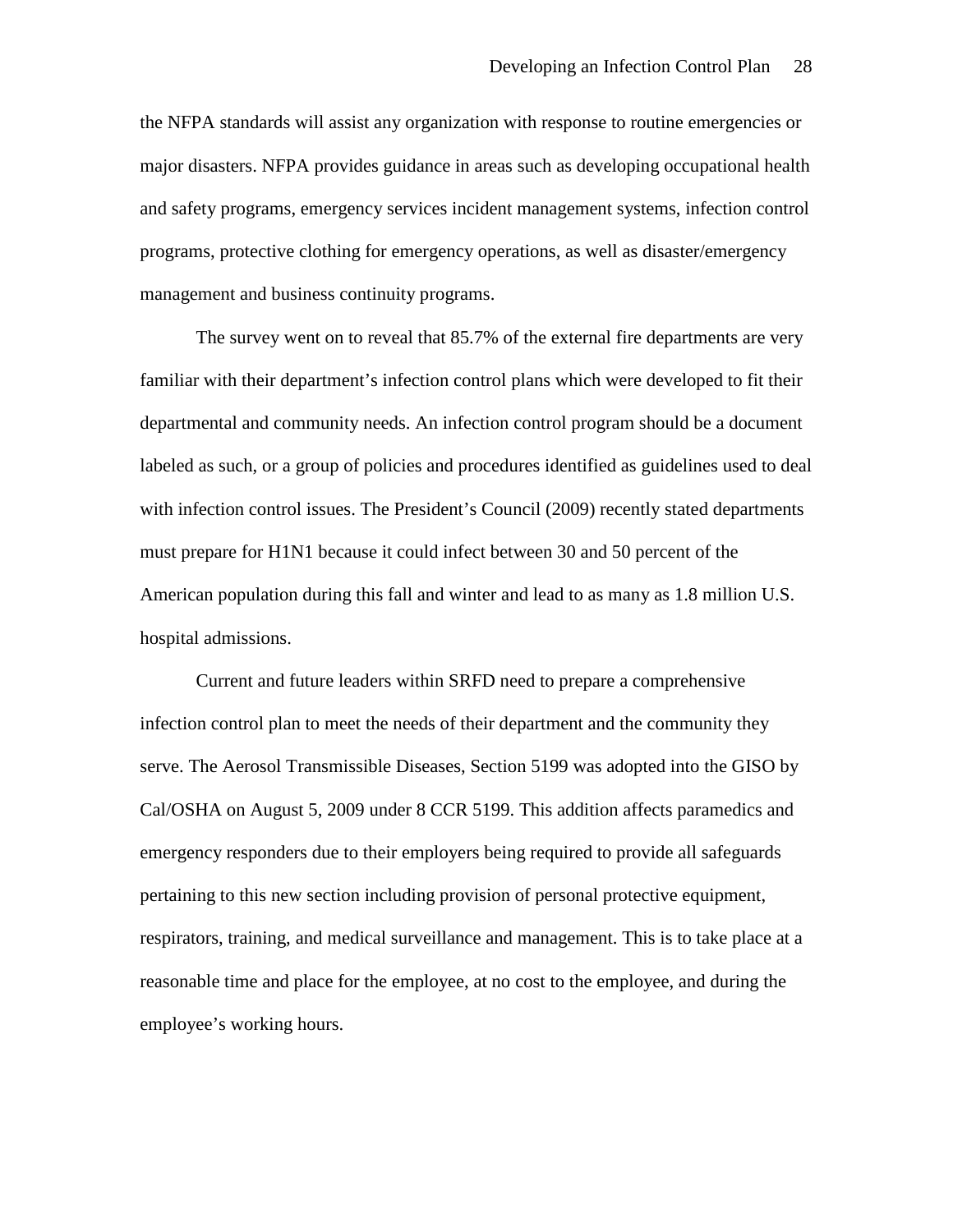The researcher found through the external survey that an infection control plan is one document that should be updated at least once every other year due to the new law and regulations being passed in order to protect the employees and public from communicable diseases. The SRFD infection control plan has not been updated since 2001 and is not compliant with current standards for infection control procedures. WHO (2009) points out that a large gap still exist between the knowledge accumulated over past decades and implementation of infection control practices.

Through research and surveys the author has discovered that SRFD is behind the curve when it comes to development of a comprehensive, up-to-date, infection control plan which educates the workforce of the dangers of communicable diseases. The intradepartment survey was sent to all 38 fire captains, 28 of whom participated. The survey revealed that 75.0% of the surveyed fire captains were only somewhat familiar with the current infection control plan, while 14.3% had no knowledge of the plan. There were only 10.7% who felt the department provides them good quality infection control information, and an alarming 57.1% were completely unsatisfied with the infection control information disseminated by SRFD. Of the 28 respondents, 50.0% felt the current plan was not sufficient to keep them safe from communicable diseases. Currently, 57.1% of fire captains were very familiar with the guidelines and regulations regarding personal protective equipment for infectious diseases.

There would be a cost associated with training and development of an infection control plan for department personnel. The City of Santa Rosa is currently under budgetary restraints due to the housing market and sales tax shortfalls. Many of these programs prove unfeasible at this time due to the current budgetary restraints. One might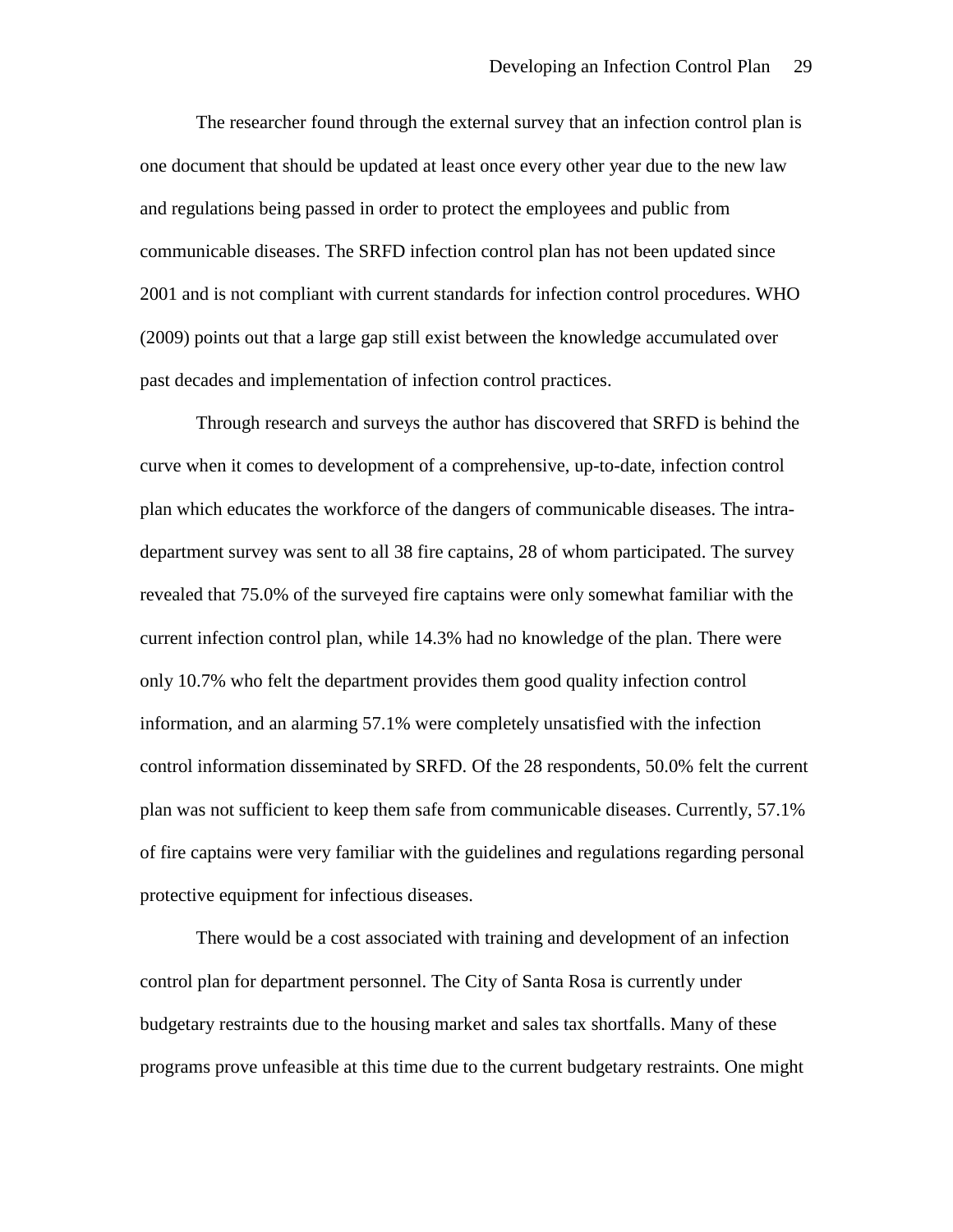argue that there is also a cost associated with not implementing infection control training program and developing a comprehensive infection control plan.

The author found through the literature review and surveys that there are better ways to protect SRFD employees and the citizens they serve from infectious diseases than what is currently taking place. Although there is not a standardized approach for an infection control plan, there are many components and characteristics that should be considered when writing a plan. The information gathered will assist the author and SRFD with preparing a draft comprehensive infection control plan.

The SRFD has a unique opportunity to create an up-to-date infection control plan in order to avoid the possibility of not effectively managing emergency operations during a communicable disease outbreak. While timing of such a program is of the utmost importance, it will also provide guidance and a standardized approach for future leaders of SRFD to follow in order to perform safe operations during a catastrophic event.

#### Recommendations

The problem, as previously stated, was that SRFD does not have a comprehensive infection control program, thus leading to the possible discontinuity of the department's mission, to protect life and property. The purpose of this research is to identify how SRFD can better prepare for infection control.

The findings in this study demonstrate the need for the revision of the formal infection control plan within SRFD. If this comprehensive plan is not developed to assist the department with the transition from day-to-day operations to disaster operations, the possibility exists to have a catastrophic failure with fire and EMS response.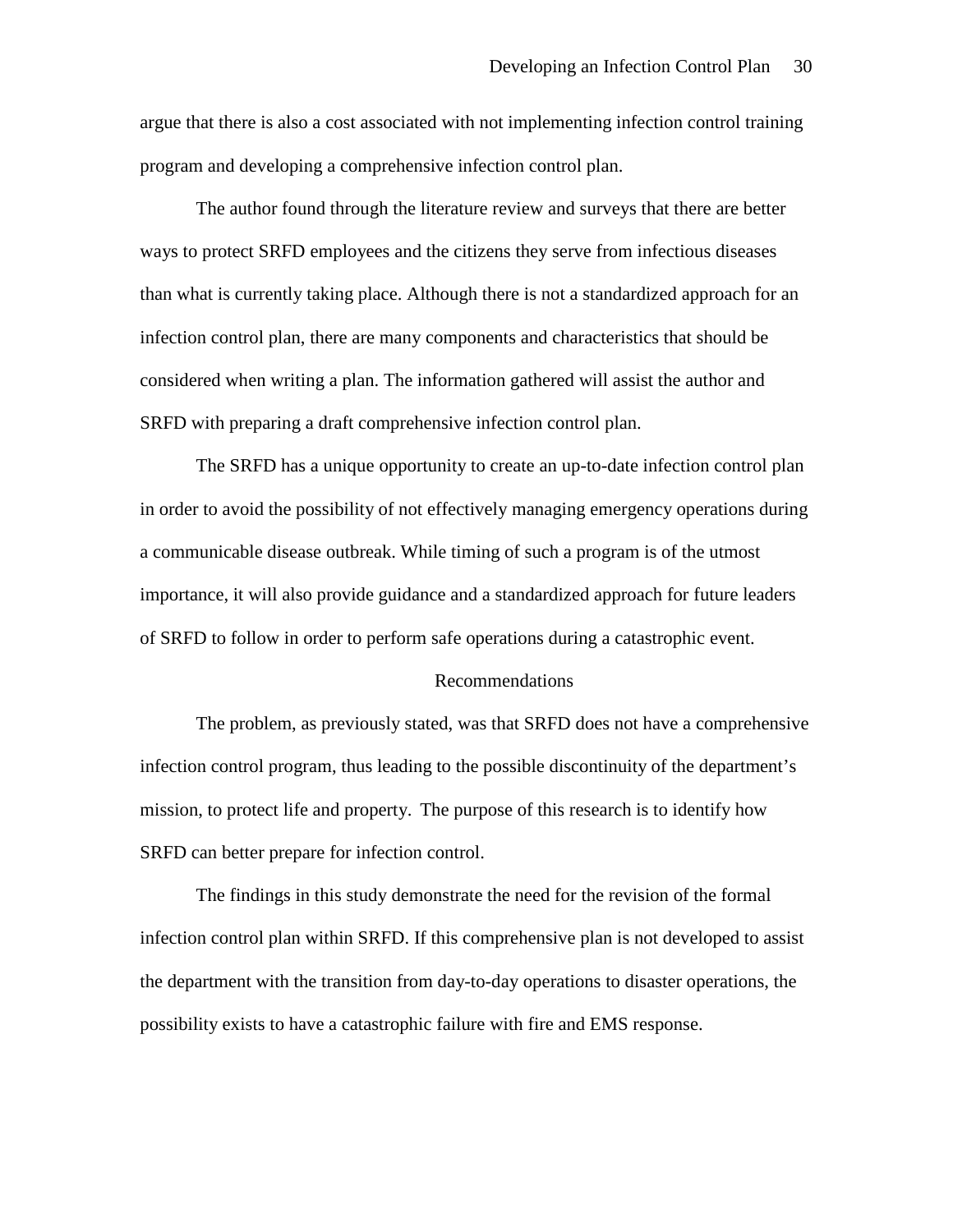Based on information gathered in the literature review and the analysis of the results, the following recommendations are suggested to assist SRFD with the development of a comprehensive infection control plan: a) obtain support from labor, and management, b) form a committee to revise and develop an infection control plan, c) develop short term and long term goals of the plan, d) review SRFD's mission statement for alignment with the plan, e) develop an evaluation tool to gauge the efficiency of the plan, f) implement the plan as soon as possible and g) conduct on-going evaluations of the plan in order to ensure it stays on track with the department's mission.

If the mission includes references of community service, then the department's infection control plan should also address community activities. Dwight D. Eisenhower once said, "Plans are worthless, planning is essential."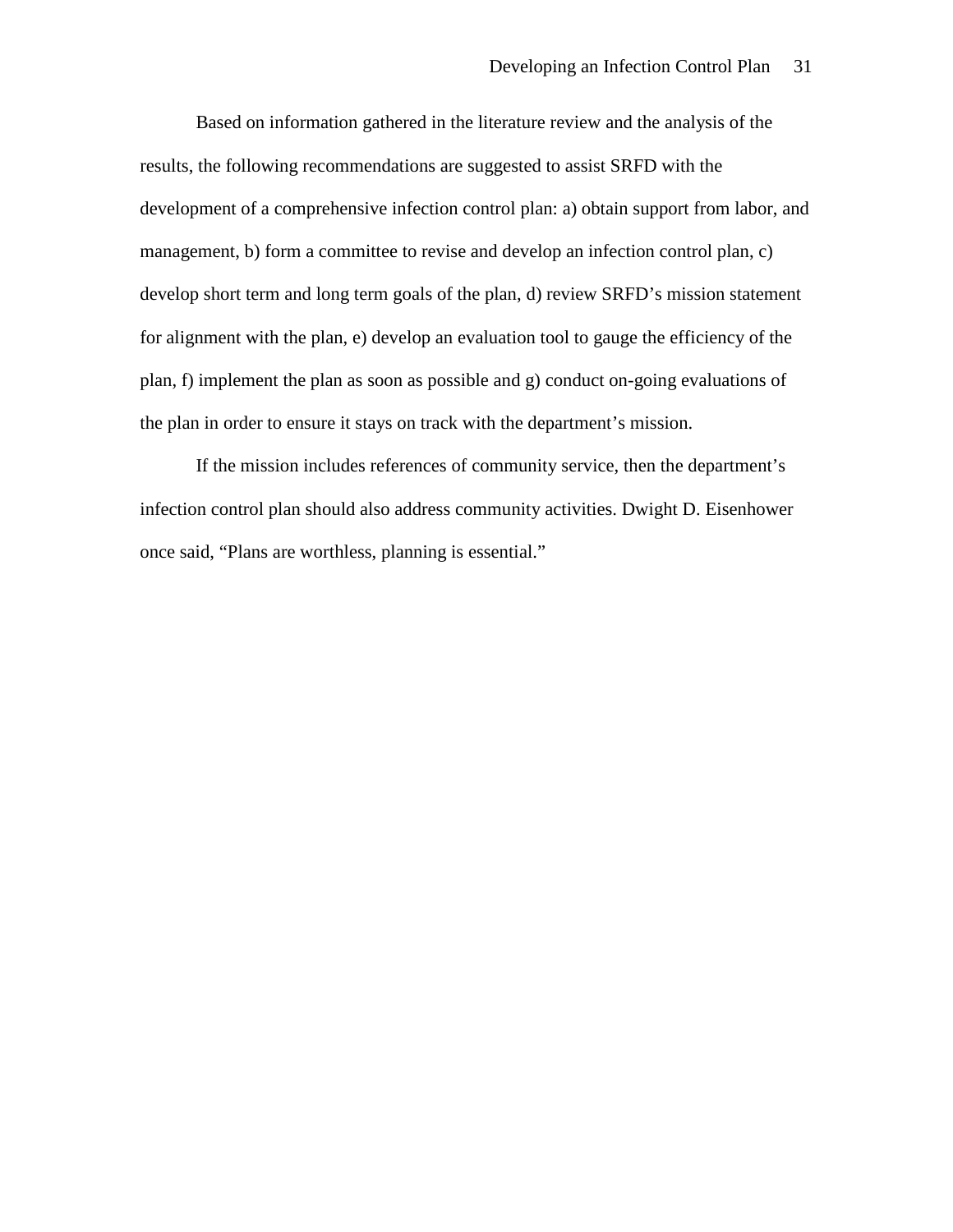### Reference

- American Red Cross. (2007). *Pandemic Flu.* Retrieved September 9, 2009 from http://www.redcross.org.news/ds/panflu/learnthefacts.html
- California Occupational Safety and Health Standards Board, (2009). *Proposed State Standard, Title 8, Division 1, Chapter 4.* Retrieved November 21, 2009 from http://www.dir.ca.gov./title8/5199el.html
- Center for Disease Control. (1998). *Guideline for infection control in health care personnel, 1998.* Retrieved November 14, 2009 from http://www.cdc/gov./ncidod/dhqp/pdg/guidelines/infectcontrol98.pdg
- City of Santa Rosa. (2006). *Memorandum of Understanding between the City of Santa Rosa and the Santa Rosa Firefighters, Local 1401 July 1, 2006 – June 30, 2012.*
- City of Santa Rosa Fire Department. (2008). *Standard operating procedures.* Retrieved November 2, 2009 from http://cityweb.srcity.org/departments/fire/Fire%20 Department%20SOPs/Forms/AllItems.aspx
- Department of Health and Human Services. (2008). *State and local pandemic influenza planning checklist.* Retrieved September 15, 2009 from http://www.pandemicflu.gov/plan/states/statelocalchecklist.html
- International Association of Fire Fighters (2008). *Pandemic flu resources for first responders.* Retrieved November 11, 2009 from http://www.iaff.org/et/pandemicflu/

National Fire Academy, (2005). *Executive Leadership.* (2005 ed.). Burkell, MA: Author

National Fire Protection Agency. (2005). NFPA *1581 Standard for fire department infection control program* (2005 ed.). Quincy, MA: Author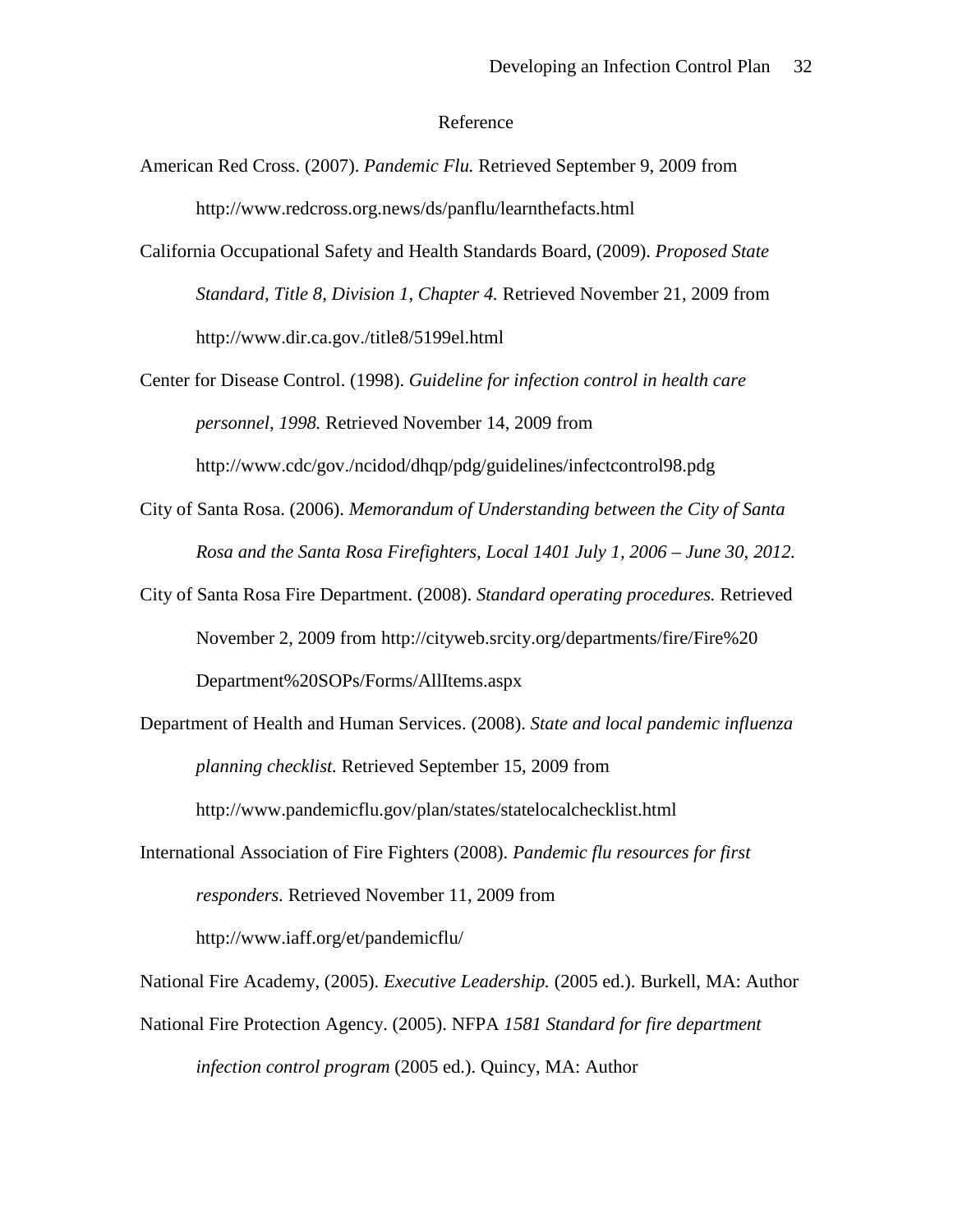- National Fire Protection Agency. (2008). *Codes and Standards.* Retrieved September 3, 2009 from http://www.nfpa.org/
- National Institute for Occupational Safety and Health. (2009). *Bloodborne Infectious Diseases HIV/AIDS, Hepatitis B Virus, and Hepatitis C Virus.* Retriveved November 9, 2009 from http://ww.cdc.gov/nniosh/topics/bbp/
- President's Council of Advisors on Science and Technology. (2009). *Report: Swine Flu could cause up to 90,000 U.S. deaths.* Retrieved September 3, 2009 from http://ww.cnn.com/2009/HEALTH/08/24/us.swine.flu.projections/index.html
- Occupational Safety & Health Administration. (1991). *Bloodborne Pathogens and Needlestick Prevention.* Retrieved November 9, 2009 from http://www.osha.gov/SLTC/bloodbornepathogens/index.html
- Occupational Safety & Health Administration. (2001). *Exposure Control Plan for Bloodborne Pathogens.* Retrieved November 3, 2009 from http://www.dir.ca.gov/dosh/dosh\_publcations/expplan2.pdf
- Occupational Safety & Health Standards Board. (2001). *Proposed revision to Title 8 Section 5193Bloodborne Pathogens.* Retrieved November 14, 2009 from http://www.dir.ca.gov/OSHSB/bloodpath0.html
- Pryor, D. (2009). *The Disaster Preparedness Handbook.* Retrieved September 3, 2009 from http://www.ci.berkeley.ca.us/uploadedfiles/fire/the%20disaster book.pdf%20pred%20hand
- Ramsey, C. (2002). *Your Infection Control Plan: Smart Strategies for its Care and Maintenance.* Retrieved September 9, 2009 from

http://www.infectioncontroltoday.com/articles/2b1bpract.html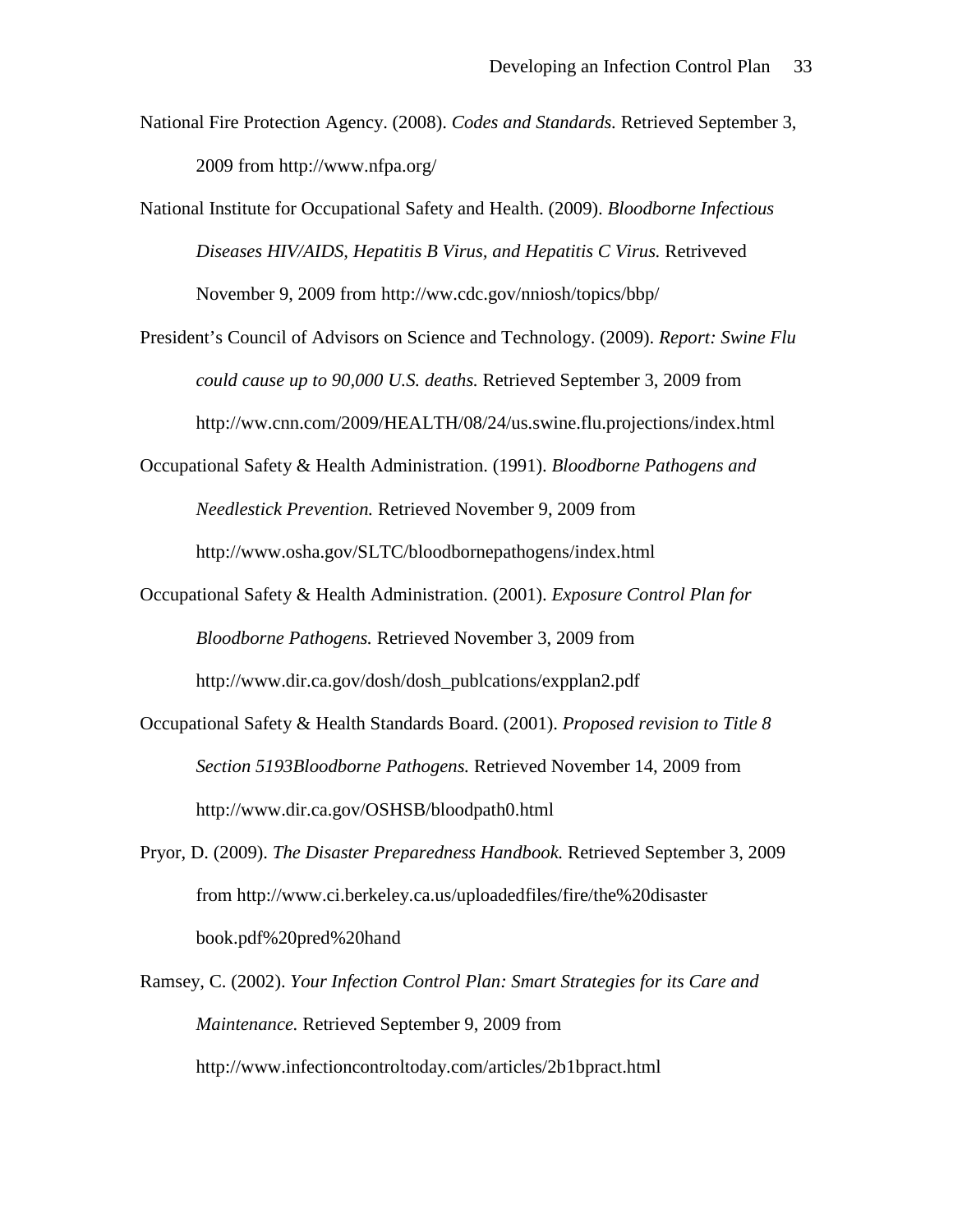United States Fire Administraion, (2007). *Executive Fire Officer Program, Applied Research Guidelines.* Retrieved September 3, 2009 from http://www/usfa/dha/gov/downloads/pdf/efop\_guidelines.pdf

United States Fire Administration, (2002). *Updated emergency services infection control manual available.* Retrieved November 21, 2009 from http://www.printthis.clickability.com/pt/cpt?action=cpt&title=Updated+ emergency+service+infectioncontrol.pdf

- United States Department of Labor, (2009). *Bloodborne Pathogens – 1910.1030.* Retrieved Sept 20, 2009 from http://www.osha.gov/pls/oshaweb/owadisp.show\_document?p\_table= STANDARDS&p\_id.html
- Varner, B. (2007). *Protecting Santa Rosa: A Strategic Plan for the Santa Rosa Fire Department.* Retrieved September 8, 2009 from http://ci.santa-rosa.ca.us/ doc/ib/documents/srfd.5yearplan\_apr\_2007.pdf
- World Health Organization. (2009). *Core components for infection prevention and control programmes.* Retrieved November 9, 2009 from http://whqlibdoc.who.int/nq/2009/who\_hse\_epr\_2009.1\_eng.pdg
- World Health Organization. (2009). *Infection prevention and control in health care for preparedness and response to outbreaks.* Retrieved November 9, 2009 from http://www.who.int/csr/bioriskreduction/infection\_control/background/en/html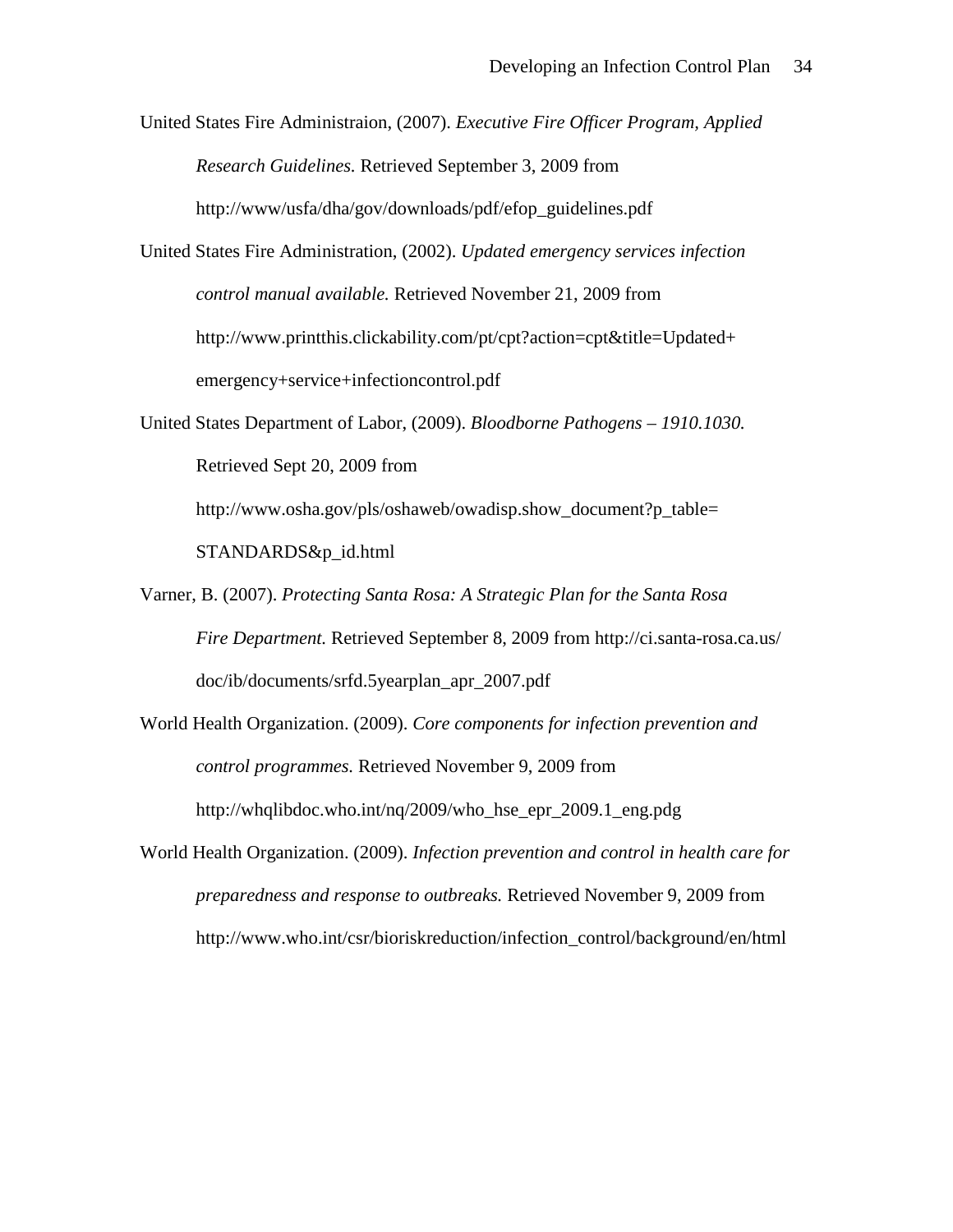Appendix A

## **MEMORANDUM**

| DATE:    | November 2, 2009                   |
|----------|------------------------------------|
| TO:      | <b>Fire Department Captains</b>    |
| FROM:    | <b>Bill Shubin, Division Chief</b> |
| SUBJECT: | <b>Infection Control Planning</b>  |
|          |                                    |

Last winter I completed the Executive Leadership class at the National Fire Academy in Emmitsburg, Maryland. This is the forth and final class of the Executive Fire Officer Program. As part of this course, I am required to complete a research paper that pertains to the course work. I have chosen to research ways to develop a comprehensive infection control plan for the Santa Rosa Fire Department.

This type of planning is a systematic approach to assist our department with developing a comprehensive infection control plan in order to maintain operational readiness within our community. It will ensure that personnel are educated, prepared and willing to prevent the spread of infectious diseases.

As part of this research I am asking each of you to fill out the attached survey by November 30, 2009.

Please click on the link below for a 10 question multiple choice survey.

http://www.surveymonkey.com/s.aspx?sm=bpPGr5YYV9dCWSzCTwPeAg\_3d\_3d

All survey results are confidential.

Thank you for your cooperation.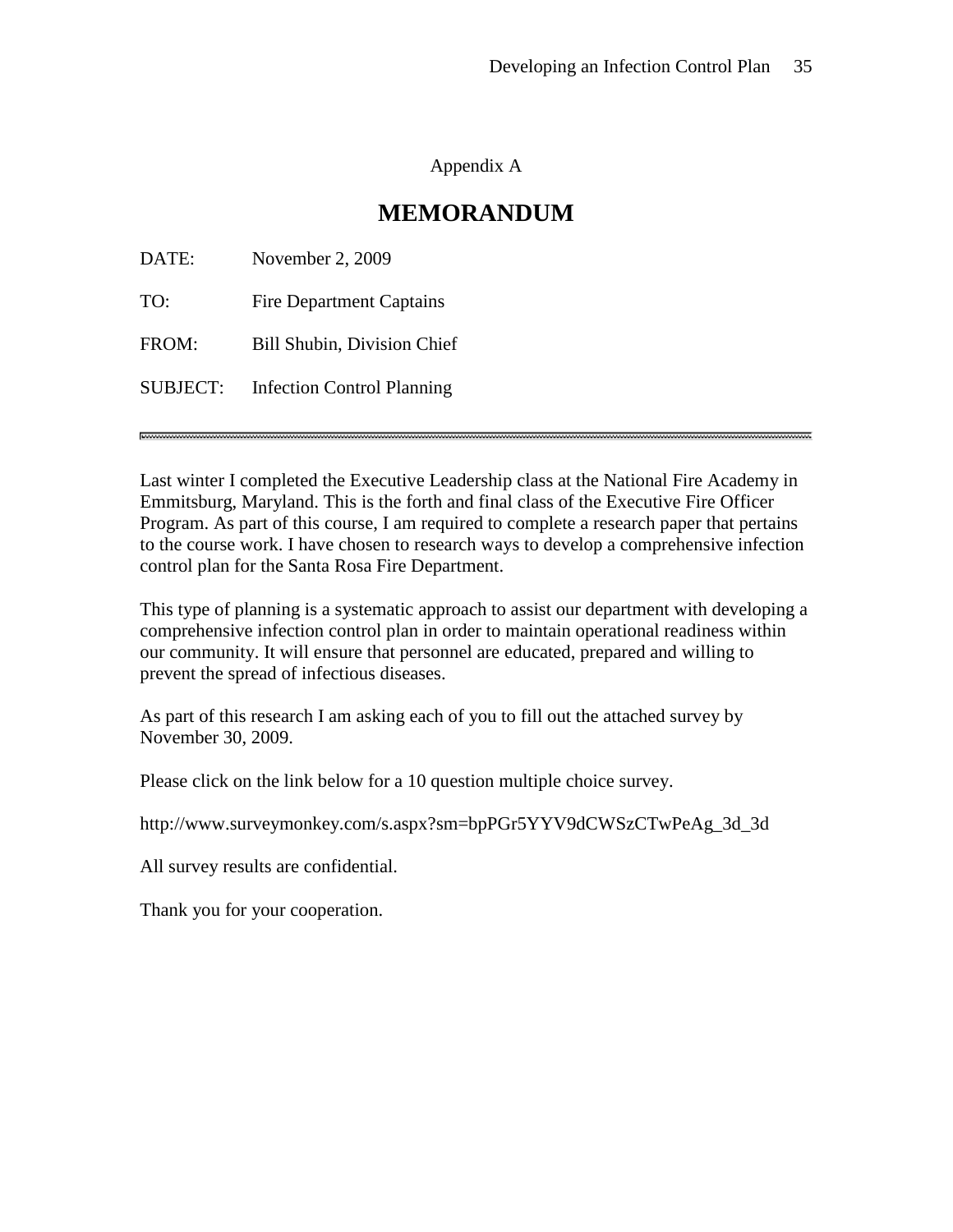## Appendix B

# **Developing an Infection Control Plan Intra-Departmental Survey**

This survey was sent via surveymonkey.com to 38 fire captains within the Santa Rosa Fire Department.

- 1. How familiar are you with our current infection control plan?
	- a) Very familiar
	- b) Somewhat familiar
	- c) Not familiar
- 2. Over your career has our department provided you with current, good quality, infectious control information?
	- a) Yes
	- b) No
	- c) Somewhat
- 3. How often do you feel our infection control plan should be updated?
	- a) Twice a year
	- b) Once a year
	- c) Every other year
	- d) Every five years
- 4. Do you feel our current infection control plan is sufficient to help personnel understand the dangers of infectious diseases and how to prevent them from spreading to your families, co-workers and the public?
	- a) Yes
	- b) No
	- c) Somewhat
- 5. How familiar are you with the guidelines and regulations regarding personal protective equipment (PPE) for infectious diseases?
	- a) Very familiar
	- b) Somewhat familiar
	- c) Not familiar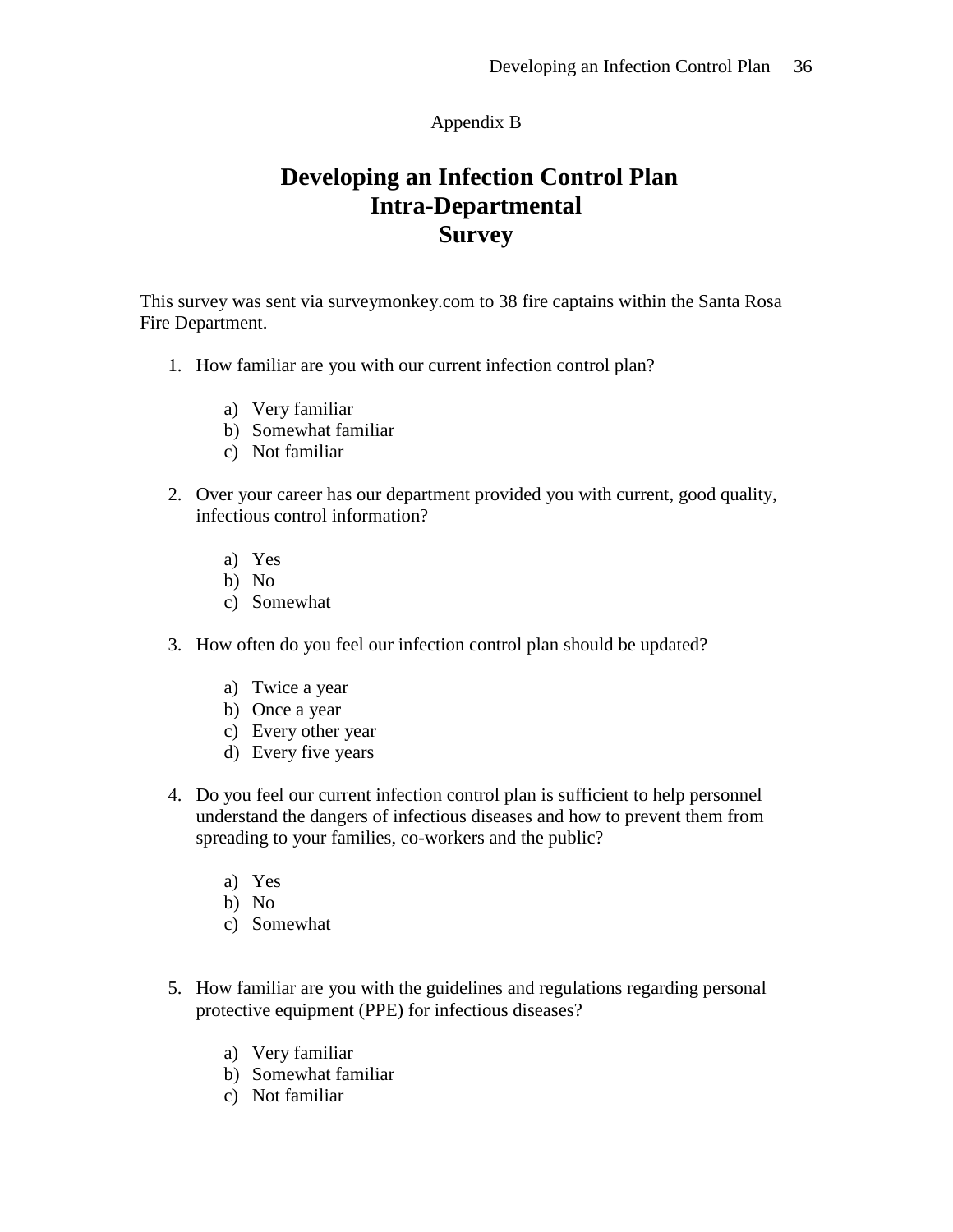- 6. Does our infection control plan aid you with the selection of PPE?
	- a) Yes
	- b) No
	- c) Somewhat
- 7. How familiar are you with decontamination procedures for post exposure to communicable diseases?
	- a) Very familiar
	- b) Somewhat familiar
	- c) Not familiar
- 8. How familiar are you with the risk associated with patient contact during medical care of the sick and injured?
	- a) Very familiar
	- b) Somewhat familiar
	- c) Not familiar
- 9. Who do you notify for post communicable disease exposures?
	- a) Company Officer
	- b) Battalion Chief
	- c) Department's Communicable Disease Officer
	- d) Risk Management
	- f) All of the above
- 10. What hospital do you go to for post communicable disease exposures?
	- a) Santa Rosa Memorial
	- b) Kaiser Occupational Health or ER
	- c) Sutter
	- d) Same as the source patient
	- e) Unknown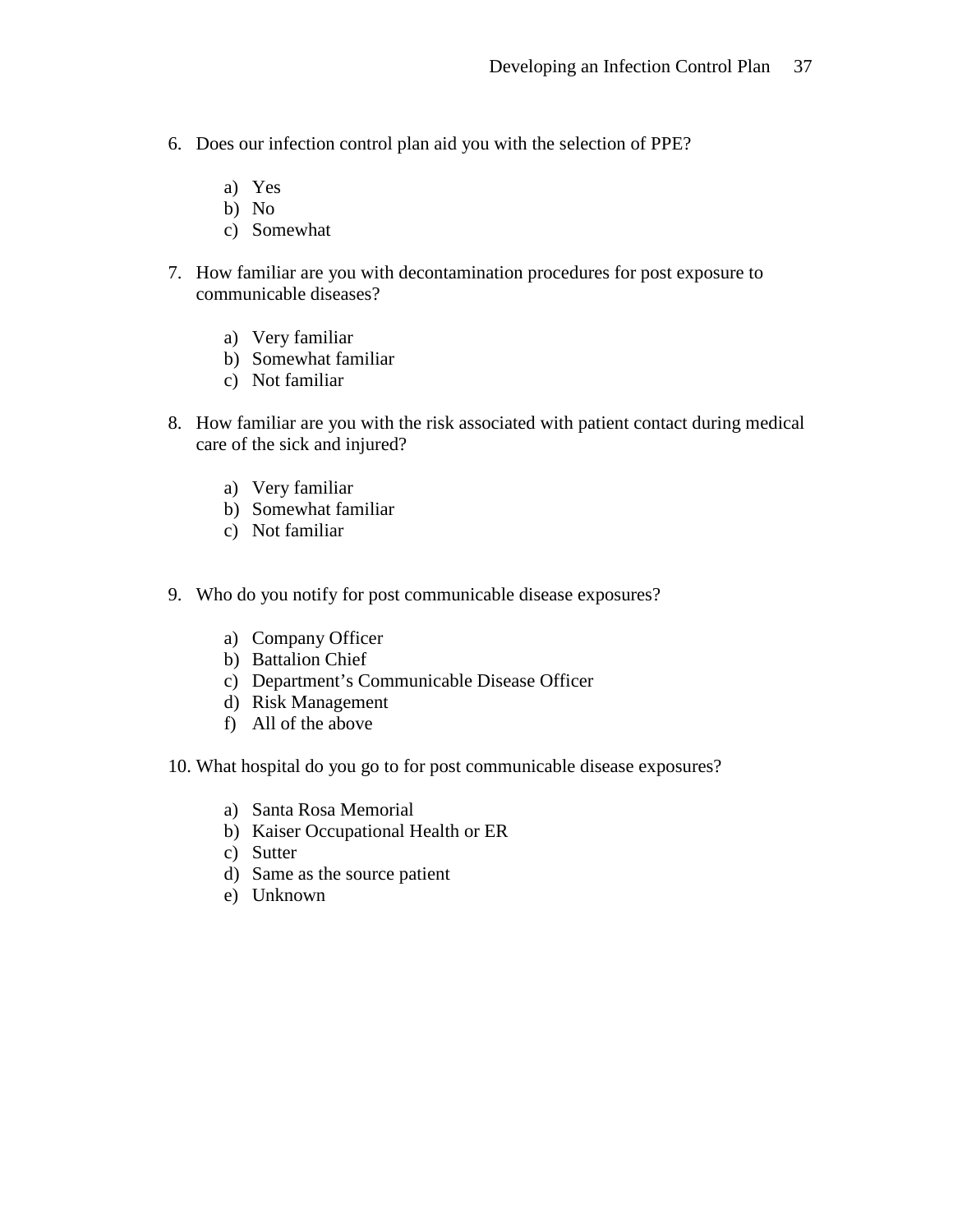### Appendix C

# **Developing an Infection Control Plan Intra-Departmental Survey Results**

This survey was sent via surveymonkey.com to 38 fire captains within the Santa Rosa Fire Department.

1. How familiar are you with our current infection control plan?

| a) Very familiar     | $(3)$ $(10.7\%)$  |
|----------------------|-------------------|
| b) Somewhat familiar | $(21)$ $(75.0\%)$ |
| c) Not familiar      | $(4)$ $(14.3\%)$  |

2. Over your career has our department provided you with current, good quality, infectious control information?

| a) Yes      | $(3)$ $(10.7\%)$  |
|-------------|-------------------|
| b) No       | $(16)$ $(57.1\%)$ |
| c) Somewhat | $(9)$ $(32.1\%)$  |

3. How often do you feel our infection control plan should be updated?

| a) Twice a year     | (0)  | $(0.0\%)$         |
|---------------------|------|-------------------|
| b) Once a year      | (12) | $(42.9\%)$        |
| c) Every other year |      | $(10)$ $(35.7\%)$ |
| d) Every five years | (0)  | $(0.0\%)$         |

4. Do you feel our current infection control plan is sufficient to help personnel understand the dangers of infectious diseases and how to prevent them from spreading to your families, co-workers and the public?

| a) Yes      | $(3)$ $(10.7\%)$  |
|-------------|-------------------|
| b) No       | $(14)$ $(50.0\%)$ |
| c) Somewhat | $(11)$ $(39.3\%)$ |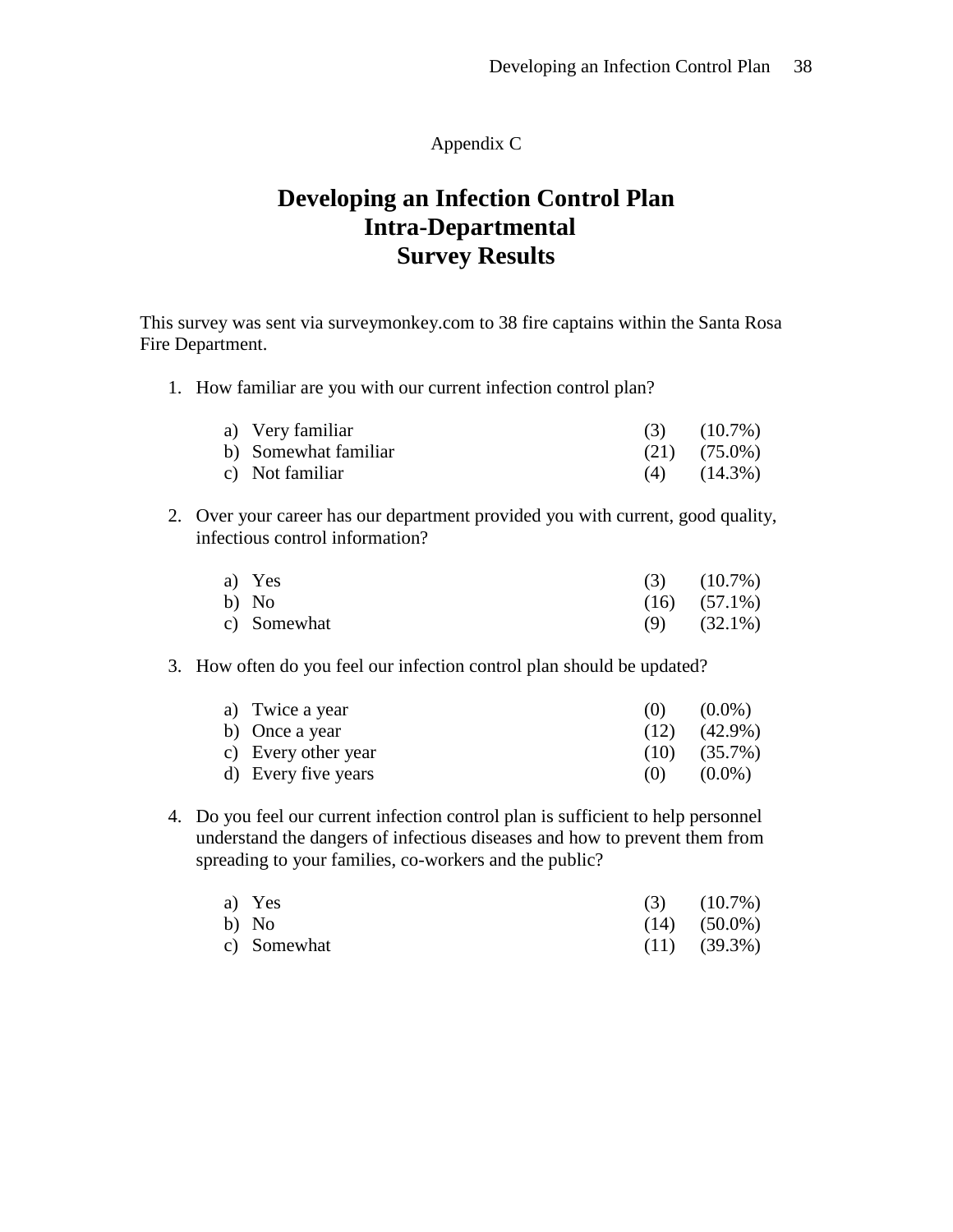5. How familiar are you with the guidelines and regulations regarding personal protective equipment (PPE) for infectious diseases?

| a) Very familiar     | $(3)$ $(10.7\%)$  |
|----------------------|-------------------|
| b) Somewhat familiar | $(16)$ $(57.1\%)$ |
| c) Not familiar      | $(9)$ $(32.1\%)$  |

6. Does our infection control plan aid you with the selection of PPE?

| a) Yes      | $(6)$ $(21.4\%)$  |
|-------------|-------------------|
| b) No       | $(10)$ $(35.7\%)$ |
| c) Somewhat | $(12)$ $(42.9\%)$ |

7. How familiar are you with decontamination procedures for post exposure to communicable diseases?

| a) Very familiar     | $(3)$ $(10.7\%)$  |
|----------------------|-------------------|
| b) Somewhat familiar | $(21)$ $(75.0\%)$ |
| c) Not familiar      | $(4)$ $(14.3\%)$  |

8. How familiar are you with the risk associated with patient contact during medical care of the sick and injured?

| a) Very familiar     | $(14)$ $(50.0\%)$ |
|----------------------|-------------------|
| b) Somewhat familiar | $(11)$ $(39.3\%)$ |
| c) Not familiar      | $(3)$ $(10.7\%)$  |

9. Who do you notify for post communicable disease exposures?

| a) Battalion Chief                           | (20) | $(71.4\%)$ |
|----------------------------------------------|------|------------|
| b) Department's Communicable Disease Officer | (0)  | $(0.0\%)$  |
| c) Risk Management                           | (0)  | $(0.0\%)$  |
| e) All of the above                          | (8)  | $(28.6\%)$ |

10. What hospital do you go to for post communicable disease exposures?

| a) Santa Rosa Memorial              | (0)  | $(0.0\%)$  |
|-------------------------------------|------|------------|
| b) Kaiser Occupational Health or ER | (8)  | $(28.6\%)$ |
| c) Sutter                           | (0)  | $(0.0\%)$  |
| d) Same as the source patient       | (18) | $(64.3\%)$ |
| e) Unknown                          | (2)  | $(7.1\%)$  |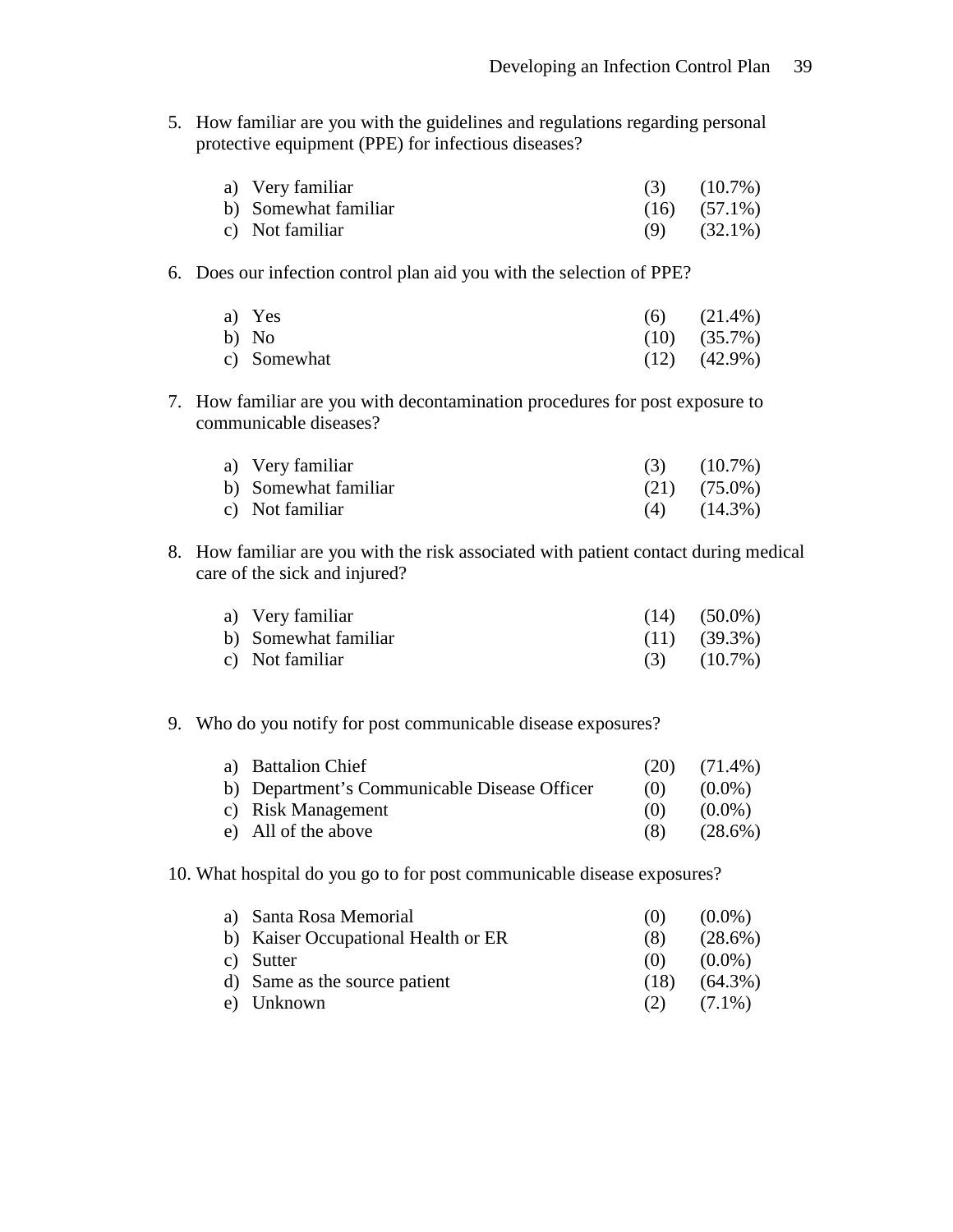## Appendix D

## **MEMORANDUM**

| DATE:    | November 2, 2009                  |
|----------|-----------------------------------|
| TO:      | Bay Area Comparable Cities        |
| FROM:    | Bill Shubin, Division Chief       |
| SUBJECT: | <b>Infection Control Planning</b> |

Last winter I completed the Executive Leadership class at the National Fire Academy in Emmitsburg, Maryland. This is the forth and final class of the Executive Fire Officer Program. As part of this course, I am required to complete a research paper that pertains to the course work. I have chosen to research ways to develop a comprehensive infection control plan for the Santa Rosa Fire Department.

This type of planning is a systematic approach to assist our department with developing a comprehensive infection control plan in order to maintain operational readiness within our community. It will ensure that personnel are educated, prepared and willing to prevent the spread of infectious diseases.

As part of this research I am asking each of you to fill out the attached survey by November 30, 2009.

Please click on the link below for a 10 question multiple choice survey.

http://www.surveymonkey.com/s.aspx?sm=1dg2DEMdCcvfnPa6xq0Ttg\_3d\_3d

All survey results are confidential.

Thank you for your cooperation.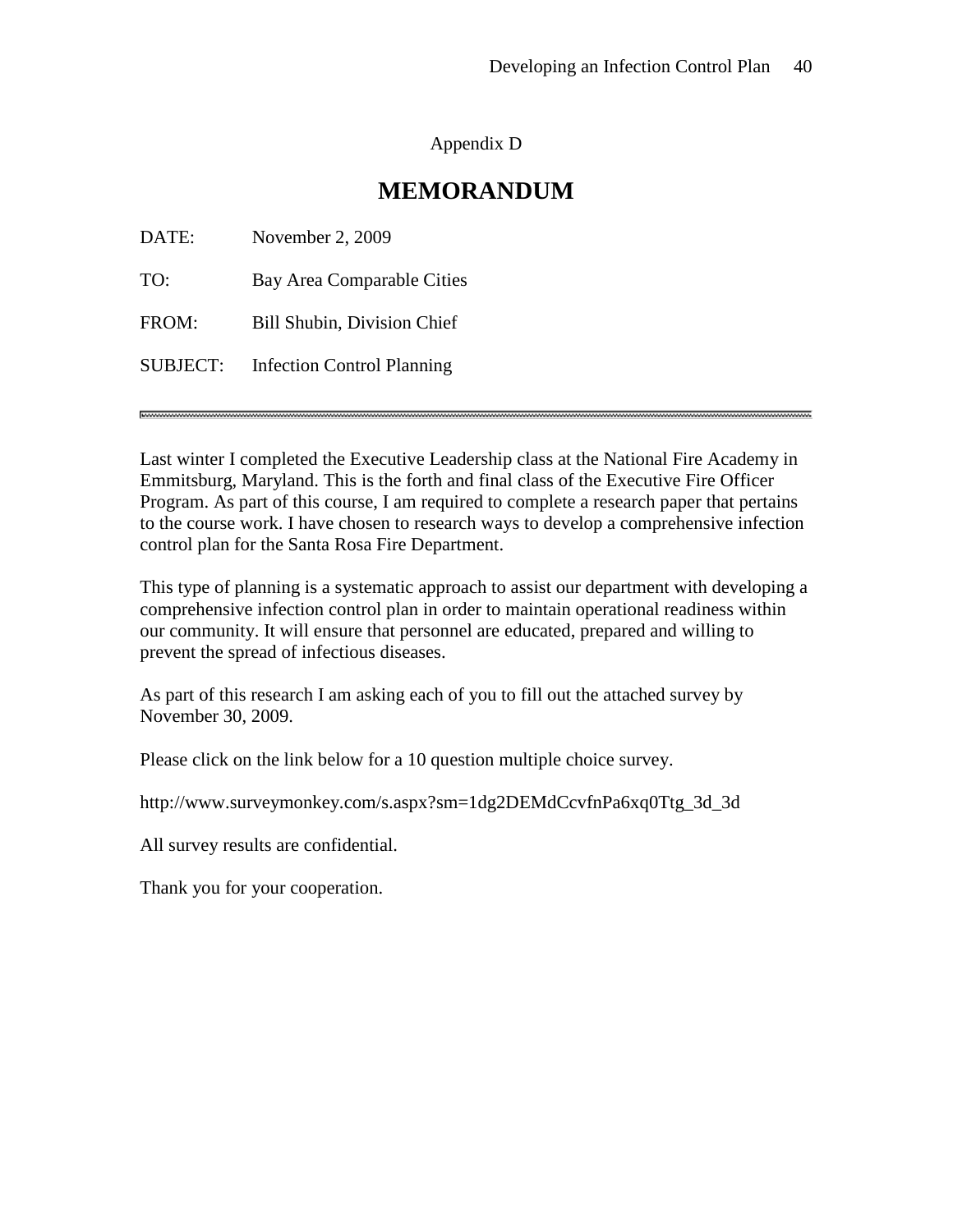Appendix E

# **Developing an Infection Control Plan 10 Comparable Cities Survey**

This survey was sent via surveymonkey.com to the 10 City of Santa Rosa comparable cities.

- 1. How familiar are you with your department's infection control plan?
	- a) Very familiar
	- b) Somewhat familiar
	- c) Not familiar
- 2. Over your career has your department provided you with current, good quality, infectious control information?
	- a) Yes
	- b) No
	- c) Somewhat
- 3. How often does your department update it's infection control plan?
	- a) Twice a year
	- b) Once a year
	- c) Every other year
	- d) Every five years
- 4. Do you feel your current infection control plan is sufficient to help department personnel cope with the dangers of infectious diseases and how to prevent them from spreading to their families, co-workers and the public?
	- a) Yes
	- b) No
	- c) Somewhat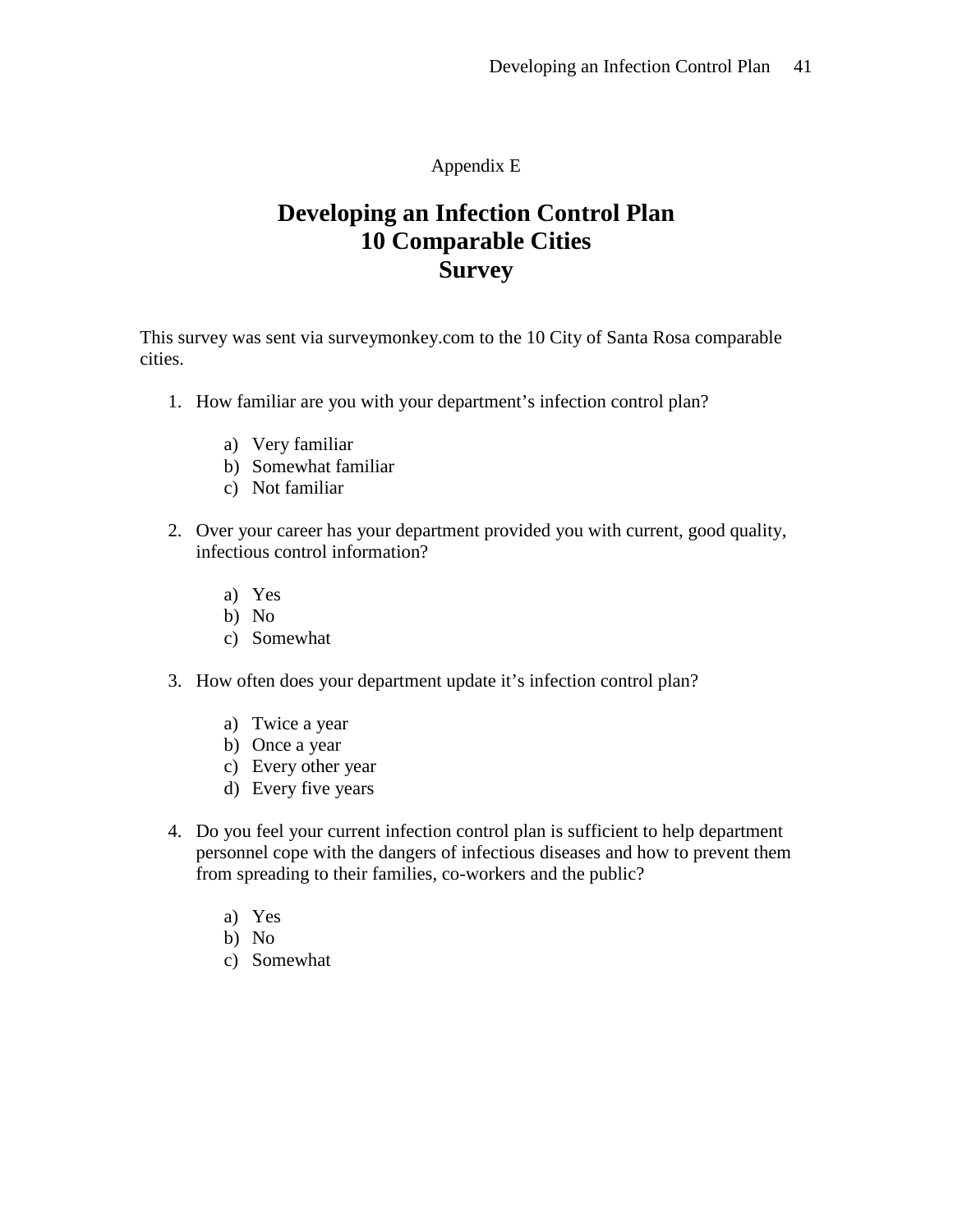- 5. Does your department have a designated infection control officer? If so, what rank are they?
	- a) Deputy Chief
	- b) Division Chief
	- c) Battalion Chief
	- d) Fire Captain
	- e) Paramedic
- 6. How familiar is your department personnel with decontamination procedures for post exposure to communicable diseases?
	- a) Very familiar
	- b) Somewhat familiar
	- c) Not familiar
- 7. How familiar is your department personnel with the risk associated with patient contact during medical care of the sick and injured?
	- a) Very familiar
	- b) Somewhat familiar
	- c) Not familiar
- 8. Who gets notified for post communicable disease exposures?
	- a) Company Officer
	- b) Battalion Chief
	- c) Department's Communicable Disease Officer
	- d) Risk Management
	- f) All of the above
- 9. What hospital do you go to for post communicable disease exposures?
	- a) Same hospital as source patient
	- b) Closest hospital
	- c) Predesignated hospital
	- d) Occupational Health
- 10. Would you be willing to share your department's infection control plan? If, so please email it to [BShubin@srcity.org](mailto:BShubin@srcity.org)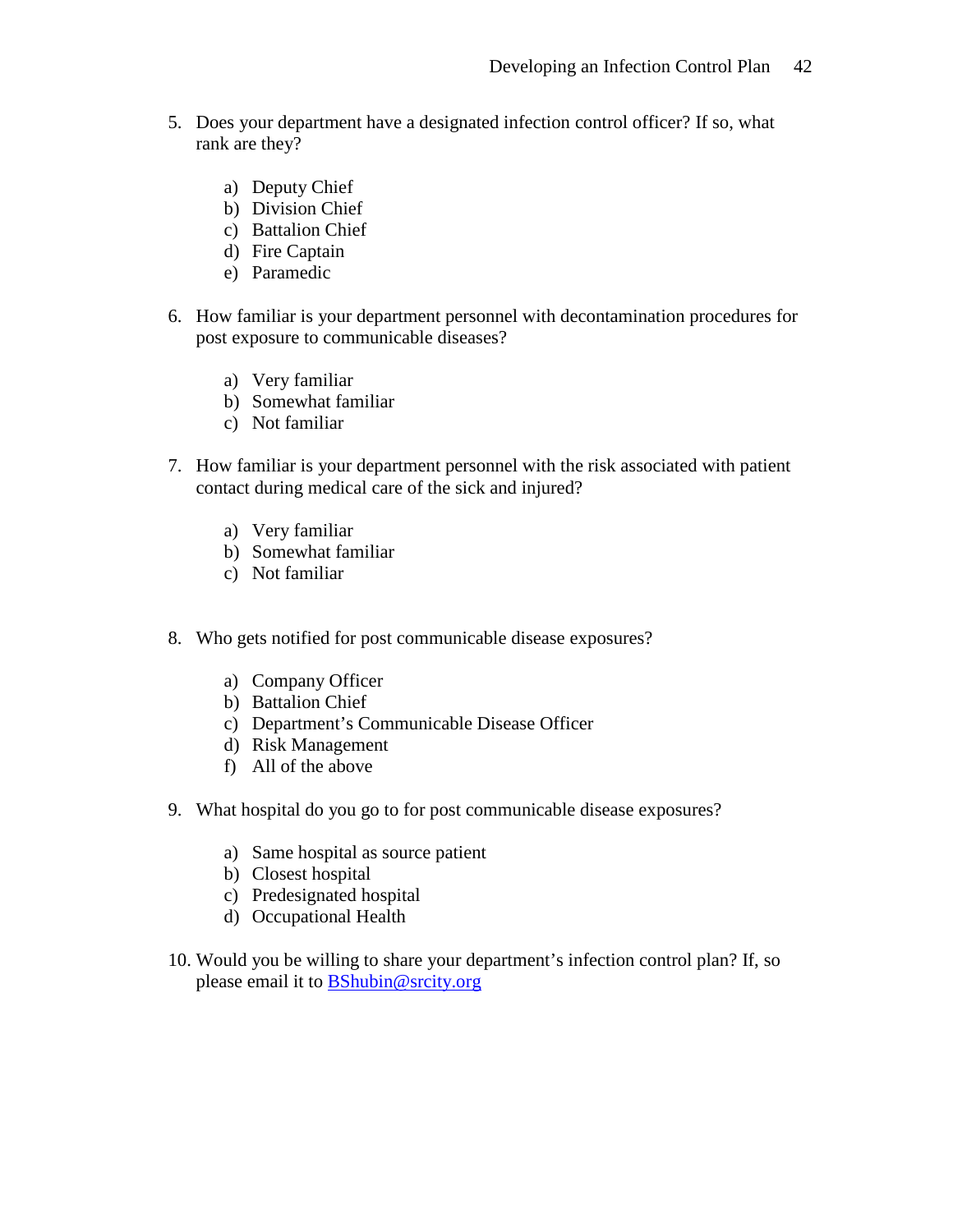### Appendix F

# **Developing an Infection Control Plan 10 Comparable Cities Survey Results**

This survey was sent via surveymonkey.com to the 10 City of Santa Rosa comparable cities.

1. How familiar are you with your department's infection control plan?

| a) Very familiar     | $(6)$ $(85.7\%)$ |
|----------------------|------------------|
| b) Somewhat familiar | $(1)$ $(14.3\%)$ |
| c) Not familiar      | $(0)$ $(0.0\%)$  |

2. Over your career has your department provided you with current, good quality, infectious control information?

| a) Yes      | $(4)$ $(57.1\%)$ |
|-------------|------------------|
| b) No       | $(1)$ $(14.3\%)$ |
| c) Somewhat | $(2)$ $(28.6\%)$ |

### 3. How often does your department update its infection control plan?

| a) Twice a year     | (0) | $(0.0\%)$  |
|---------------------|-----|------------|
| b) Once a year      | (2) | $(28.6\%)$ |
| c) Every other year | (5) | $(71.4\%)$ |
| d) Every five years | (0) | $(0.0\%)$  |

4. Do you feel your current infection control plan is sufficient to help department personnel cope with the dangers of infectious diseases and how to prevent them from spreading to their families, co-workers and the public?

| a) Yes      | $(3)$ $(42.9\%)$ |
|-------------|------------------|
| b) No       | $(1)$ $(14.2\%)$ |
| c) Somewhat | $(3)$ $(42.9\%)$ |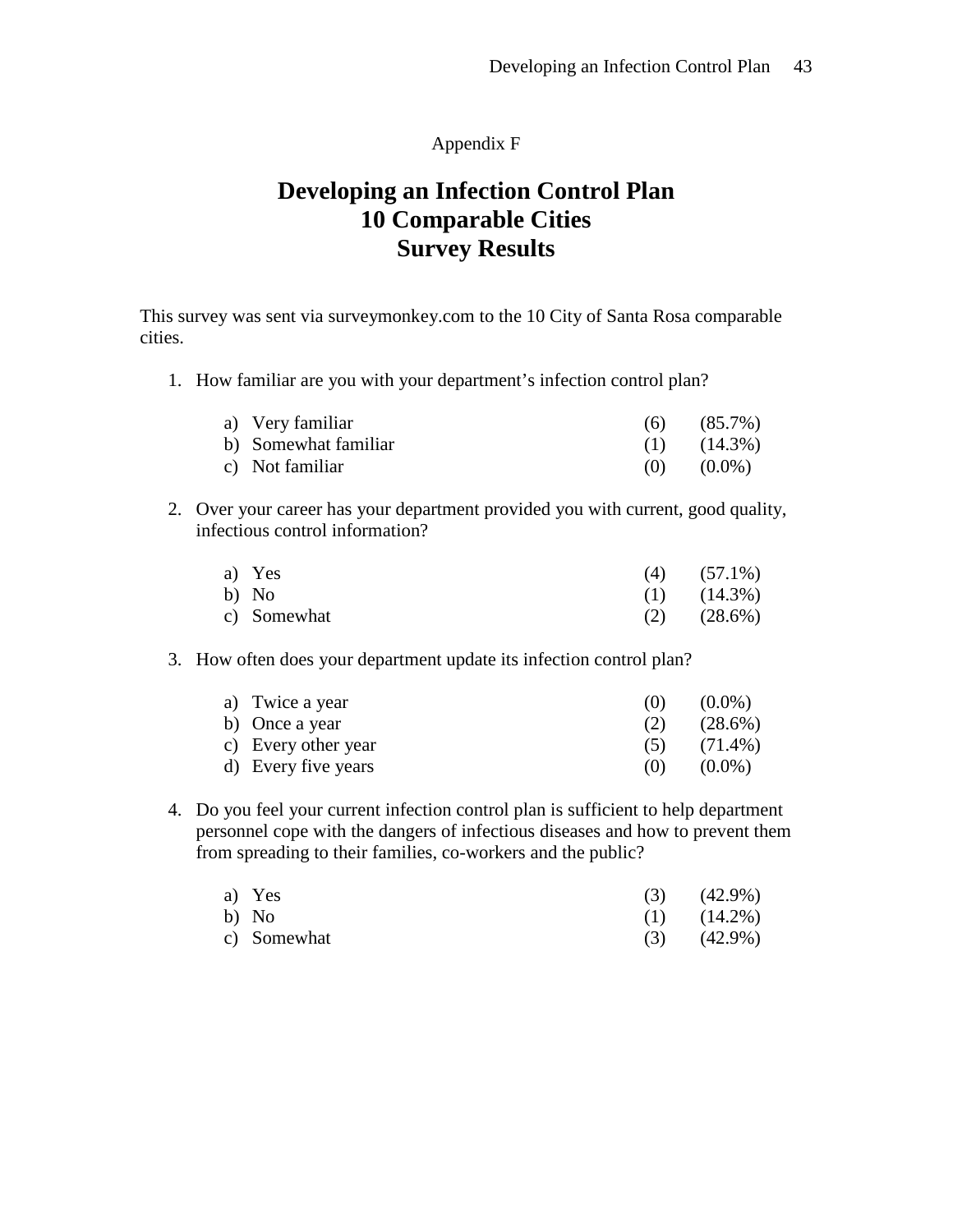5. Does your department have a designated infection control officer? If so, what rank are they?

| a) Deputy Chief    | (0) | $(0.0\%)$  |
|--------------------|-----|------------|
| b) Division Chief  | (5) | $(71.4\%)$ |
| c) Battalion Chief | (2) | $(28.6\%)$ |
| d) Fire Captain    | (1) | $(0.0\%)$  |
| e) Paramedic       | (0) | $(0.0\%)$  |

6. How familiar is your department personnel with decontamination procedures for post exposure to communicable diseases?

| a) Very familiar     | $(2)$ $(28.6\%)$ |
|----------------------|------------------|
| b) Somewhat familiar | $(3)$ $(42.8\%)$ |
| c) Not familiar      | $(2)$ $(28.6\%)$ |

7. How familiar is your department personnel with the risk associated with patient contact during medical care of the sick and injured?

| a) Very familiar     | $(6)$ $(85.7\%)$ |
|----------------------|------------------|
| b) Somewhat familiar | $(1)$ $(14.3\%)$ |
| c) Not familiar      | $(0)$ $(0.0\%)$  |

8. Who gets notified for post communicable disease exposures?

| a) Company Officer                           | (() | $(0.0\%)$ |
|----------------------------------------------|-----|-----------|
| b) Battalion Chief                           | (0) | $(0.0\%)$ |
| c) Department's Communicable Disease Officer | (0) | $(0.0\%)$ |
| d) Risk Management                           | (0) | $(0.0\%)$ |
| f) All of the above                          | (7) | $(100\%)$ |

9. What hospital do you go to for post communicable disease exposures?

| a) Same hospital as source patient | (5) | $(71.4\%)$ |
|------------------------------------|-----|------------|
| b) Closest hospital                | (0) | $(0.0\%)$  |
| c) Predesignated hospital          | (2) | $(28.6\%)$ |
| d) Occupational Health             | (() | $(0.0\%)$  |

10. Would you be willing to share your department's infection control plan? If, so please email it to [BShubin@srcity.org](mailto:BShubin@srcity.org) (2 received so far)